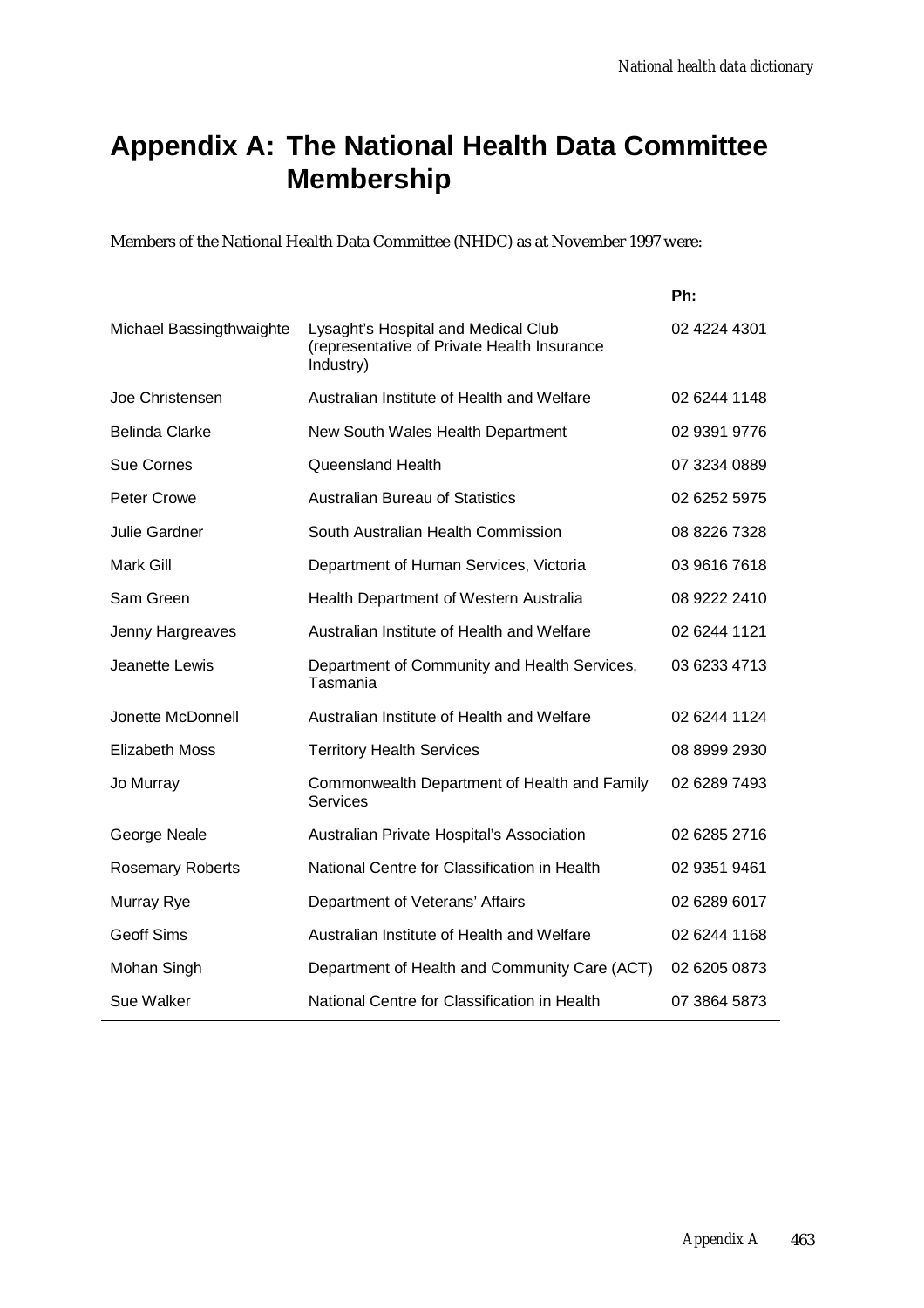### **Appendix B: ISO/IEC 11179-based standards**

The *National health data dictionary* (NHDD) formatting is based primarily on the international standard for defining data elements issued by the International Organization for Standardization and the International Electrotechnical Commission, ISO/IEC International Standard 11179 *Specification and Standardization of Data Elements*. The purpose of this is to provide a more complete and effective presentation of individual data definitions, and also to add technical integrity and consistency of format.

Collectively, the format describes a set of attributes for data definitions. These attributes comprise a set of metadata standards applicable to each data definition. Metadata may be defined as data describing the identifying, definitional, relational and representational attributes of data definitions.

ISO/IEC 11179 is a six-part standard consisting of:

- Part 1 Framework for the specification and standardisation of data elements
- Part 2 Classification of concepts for the identification of domains
- Part 3 Basic attributes of data elements
- Part 4 Rules and guidelines for the formulation of data definitions
- Part 5 Naming and identification principles for data elements
- Part 6 Registration of data elements.

The format used in this dictionary is based largely on Part 3 of the standard. Other parts of the standard provide important rules and guidelines for naming and defining data elements (including semantical, lexical and syntactical rules) and their registration and maintenance.

The ISO and IEC oversee the specialised system for worldwide standardisation of data elements. National bodies that are members of the ISO or IEC participate in the development of international standards through technical committees established by the respective organisation to deal with particular fields of technical activity. Standards Australia is a member of the ISO and IEC. On behalf of the National Health Data Committee (NHDC) and the National Health Information Management Group (NHIMG), AIHW maintains ongoing liaison with Standards Australia about the application of, and the modifications it has proposed to, the ISO-based standard. In February 1998, Mr Joe Christensen from AIHW was appointed editor of Part 3 of ISO 11179, which is due for review during 1999.

The ISO and IEC state:

Exchange of any form of information, to be effective, must take place in an environment where it can be ensured that the receiver interprets the information in exactly the same way as intended by the sender. The information must also be easy to locate and retrieve. This is only possible where the meaning and method of representation of the information are known and agreed upon by the communication partners. The units of information with normalised meanings and formats are known as 'standardised data elements'.

### **Data element attributes**

**Admin. status:** The operational status (for example DRAFT, CURRENT, SUPERSEDED) of the data element or data element concept and the date from which this status is effective. For example, in the NHDD the latest revision of 'Area of usual residence' effective from 1 July 1997 has a CURRENT status, replacing the previous version of this data element operational from 1 July 1995 until 30 June 1997 which now has a SUPERSEDED status. With the exception of those data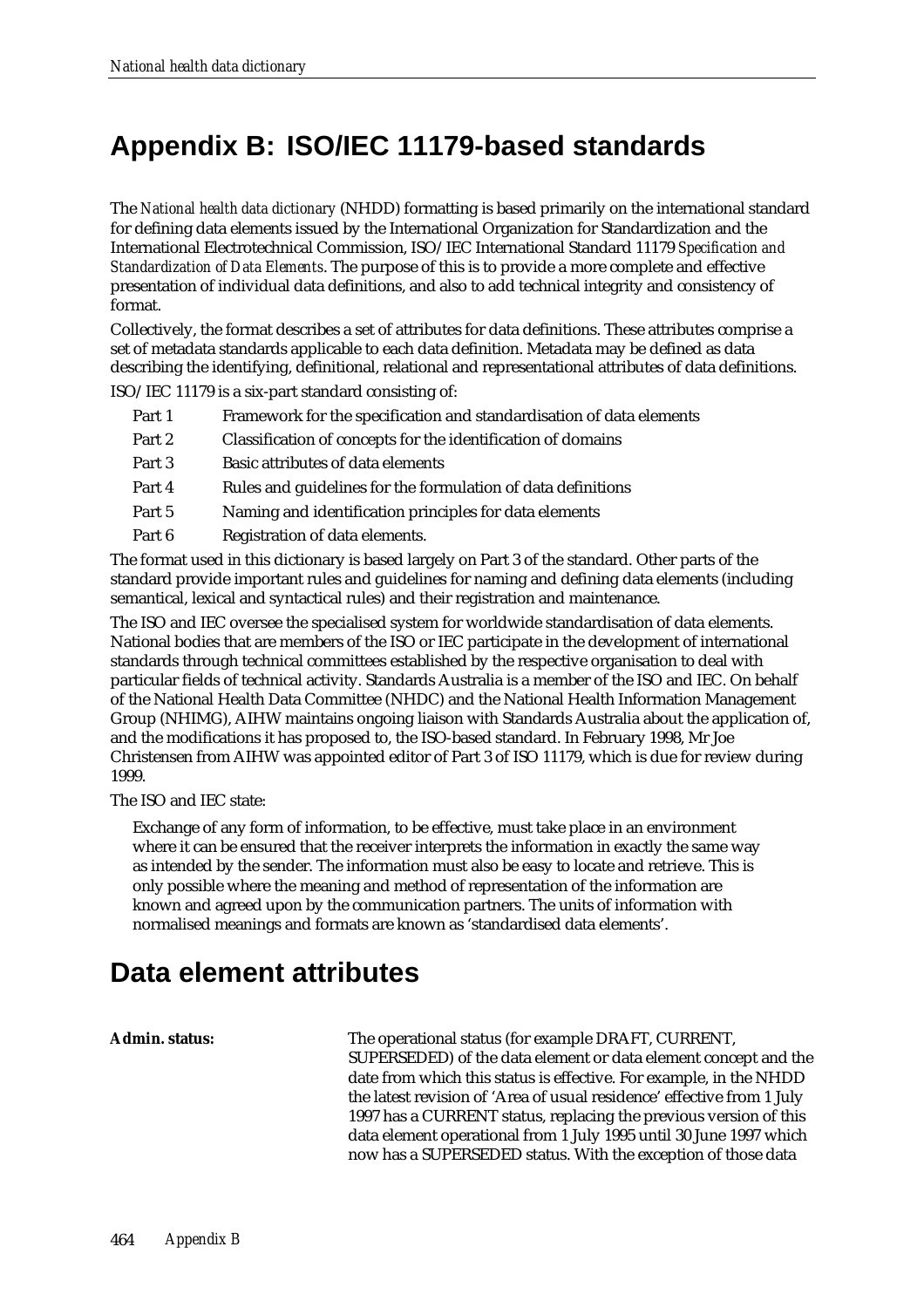elements related to the use of the ICD-9-CM classification, no SUPERSEDED data elements are included in this hard copy publication of the NHDD. However, all data elements, including SUPERSEDED data elements, are included on the National Health Information Knowledgebase (NHIK). **NHIK ID:** A six-digit number used to identify the data element on the National Health Information Knowledgebase (or NHIK). In the Knowledgebase, this number is preceded by an acronym that identifies the Registration Authority for each data element. The National Health Information Management Group (NHIMG) is the Registration Authority for all data elements included in the dictionary. The combination of Registration Authority, NHIK ID and Version Number (see below) uniquely identifies each data element in the Knowledgebase.

### **Identifying and definitional attributes**

| Name:                  | A single or multi-word designation assigned to a data element. This<br>appears in the heading for each unique data definition in the<br>dictionary.                                                                                                                                                                                                                                                                                                                                                                                                                                                                                                                  |  |
|------------------------|----------------------------------------------------------------------------------------------------------------------------------------------------------------------------------------------------------------------------------------------------------------------------------------------------------------------------------------------------------------------------------------------------------------------------------------------------------------------------------------------------------------------------------------------------------------------------------------------------------------------------------------------------------------------|--|
| <b>Version number:</b> | A version number for each data element, beginning with 1 for the<br>initial version of the data element, and 2, 3 etc for each subsequent<br>revision. This meets the ISO/IEC International Standard 11179<br>requirement for 'identification of a data element specification in a<br>series of evolving data element specifications within a registration<br>authority'. A new version number is allocated to a data<br>element/concept when changes affect the semantic meaning or<br>permitted representational value for the data element. This<br>generally occurs when changes have been made to one or more of<br>the following attributes of the definition: |  |
|                        | Name                                                                                                                                                                                                                                                                                                                                                                                                                                                                                                                                                                                                                                                                 |  |
|                        | Definition                                                                                                                                                                                                                                                                                                                                                                                                                                                                                                                                                                                                                                                           |  |
|                        | Data Domain                                                                                                                                                                                                                                                                                                                                                                                                                                                                                                                                                                                                                                                          |  |
| Data element type:     | A data element may be either:                                                                                                                                                                                                                                                                                                                                                                                                                                                                                                                                                                                                                                        |  |
|                        | a. a DATA ELEMENT CONCEPT – a concept which can be<br>represented in the form of a data element, described<br>independently of any particular representation. For example,<br>hospital 'admission' is a process, which does not have any<br>particular representation of its own, except through data<br>elements such as 'admission date', 'source of referral' etc.                                                                                                                                                                                                                                                                                                |  |
|                        | a DATA ELEMENT - a unit of data for which the definition,<br>b.<br>identification, representation and permissible values are<br>specified by means of a set of attributes. For example, a hospital<br>'admission date' is a unit of data for which the definition,<br>identification, representation and permissible values are<br>specified.                                                                                                                                                                                                                                                                                                                        |  |
|                        | a DERIVED DATA ELEMENT - a data element whose values<br>c.<br>are derived by calculation from the values of other data<br>elements. For example, the data element 'Length of stay' which                                                                                                                                                                                                                                                                                                                                                                                                                                                                             |  |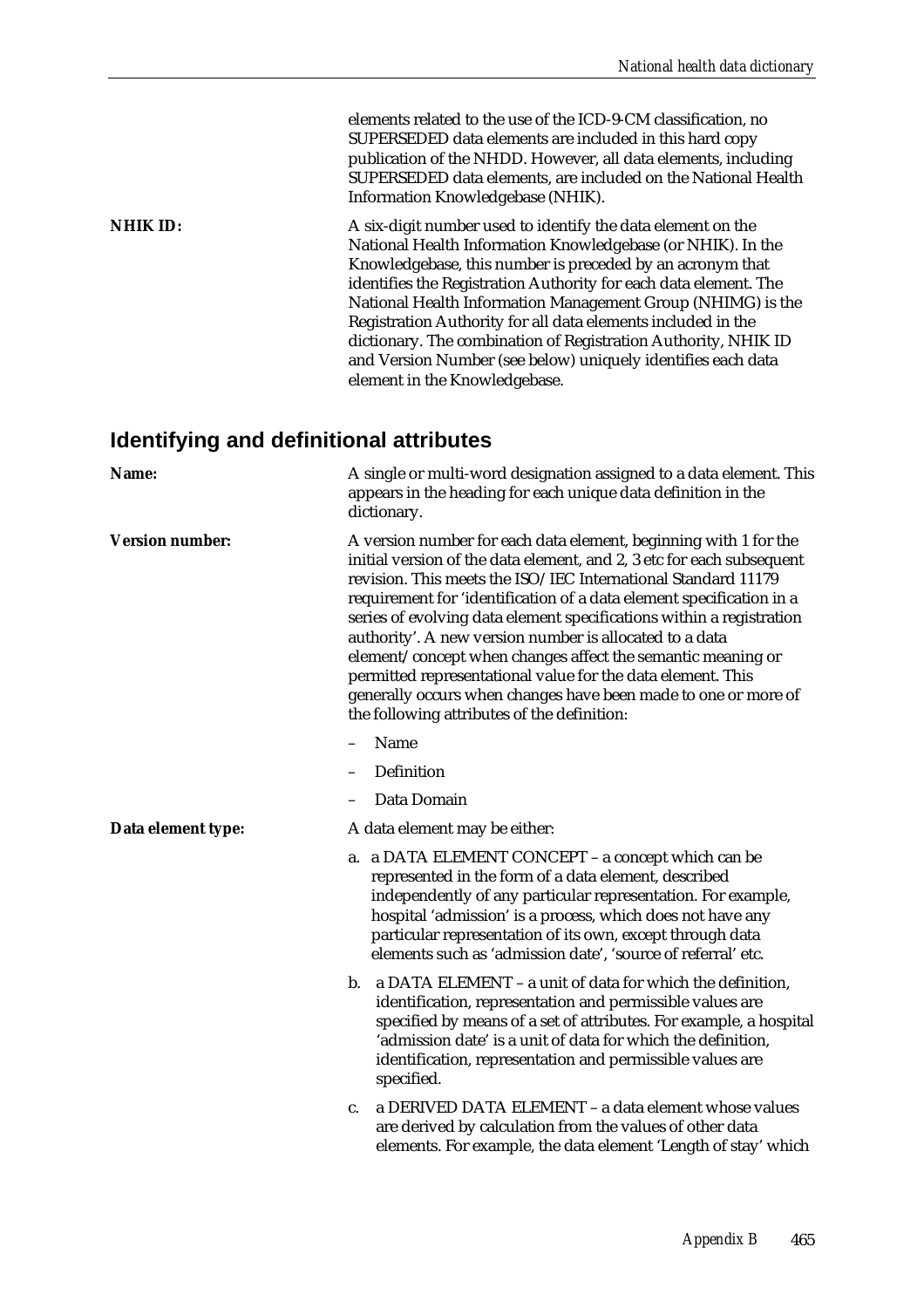|                    | is derived by calculating the number of days from 'Admission<br>date' to 'Discharge date' less any 'Total leave days'.                                                                                                                                                                                                                                                                                                      |
|--------------------|-----------------------------------------------------------------------------------------------------------------------------------------------------------------------------------------------------------------------------------------------------------------------------------------------------------------------------------------------------------------------------------------------------------------------------|
|                    | a COMPOSITE DATA ELEMENT - a data element whose<br>d.<br>values represent a grouping of the values of other data<br>elements in a specified order. For example, the data element<br>'Establishment identifier' is a grouping of the data elements<br>'State identifier', 'Establishment type', 'Region' and<br>'Establishment number' in that order.                                                                        |
| <b>Definition:</b> | A statement that expresses the essential nature of a data element<br>and its differentiation from all other data elements.                                                                                                                                                                                                                                                                                                  |
| <b>Context:</b>    | A designation or description of the application environment or<br>discipline in which a name is applied or from which it originates.<br>For example, the context for 'Admission date' is 'Admitted<br>patients', while the context for 'Capital expenditure - gross' is<br>'Health expenditure'. For the dictionary this attribute also includes<br>the justification for collecting the items and uses of the information. |

### **Relational and representational attributes**

| Datatype:                                   | The type of symbol, character or other designation used to<br>represent a data element. Examples include integer, numeric,<br>alphanumeric etc. For example, the data type for 'Intended place of<br>birth' is a numeric drawn from a domain or codeset in which<br>numeric characters such as $1 =$ hospital, $4 =$ home etc are used to<br>denote a data domain value (see Data domain below).                                                                                                                                                                                                                |
|---------------------------------------------|-----------------------------------------------------------------------------------------------------------------------------------------------------------------------------------------------------------------------------------------------------------------------------------------------------------------------------------------------------------------------------------------------------------------------------------------------------------------------------------------------------------------------------------------------------------------------------------------------------------------|
| <b>Representational form:</b>               | Name or description of the form of representation for the data<br>element, such as CODE, QUANTITATIVE VALUE, DATE. For<br>example, the representational form for 'Date of birth' is CODE<br>because the form of representation is individual numbers that each<br>equate to a different aspect of a date (for example day, month, year)<br>(see also Data domain below).                                                                                                                                                                                                                                        |
| <b>Field size (minimum and</b><br>maximum): | The minimum and maximum number, respectively,<br>of storage units (of the corresponding datatype) to represent the<br>data element value. For example, a data element value expressed in<br>dollars may require a minimum field size of one character (1) up to<br>a maximum field size of nine characters (999, 999, 999). Field size<br>does not generally include characters used to mark logical<br>separations of values, for example commas, hyphens or slashes.                                                                                                                                          |
| <b>Representational layout:</b>             | The layout of characters in data element values expressed by a<br>character string representation. Examples include DDMMYYYY for<br>calendar date, N for a one-digit numeric field, '\$\$\$,\$\$\$,\$\$\$' for data<br>elements about expenditure etc.                                                                                                                                                                                                                                                                                                                                                          |
| Data domain:                                | The set of representations of permissible instances of the data<br>element, according to the representation form, layout, data type<br>and maximum size specified in the corresponding attributes. The<br>set can be specified by name (including an existing classification<br>scheme such as ICD-10-AM), by reference to a source (such as the<br>ABS manual Concepts, Sources and Methods for Social Statistics, latest<br>revision, October 1995), or by enumeration of the representation of<br>the instances (for example for 'Compensable status' values are $1 =$<br>Compensable, 2 = Non-compensable). |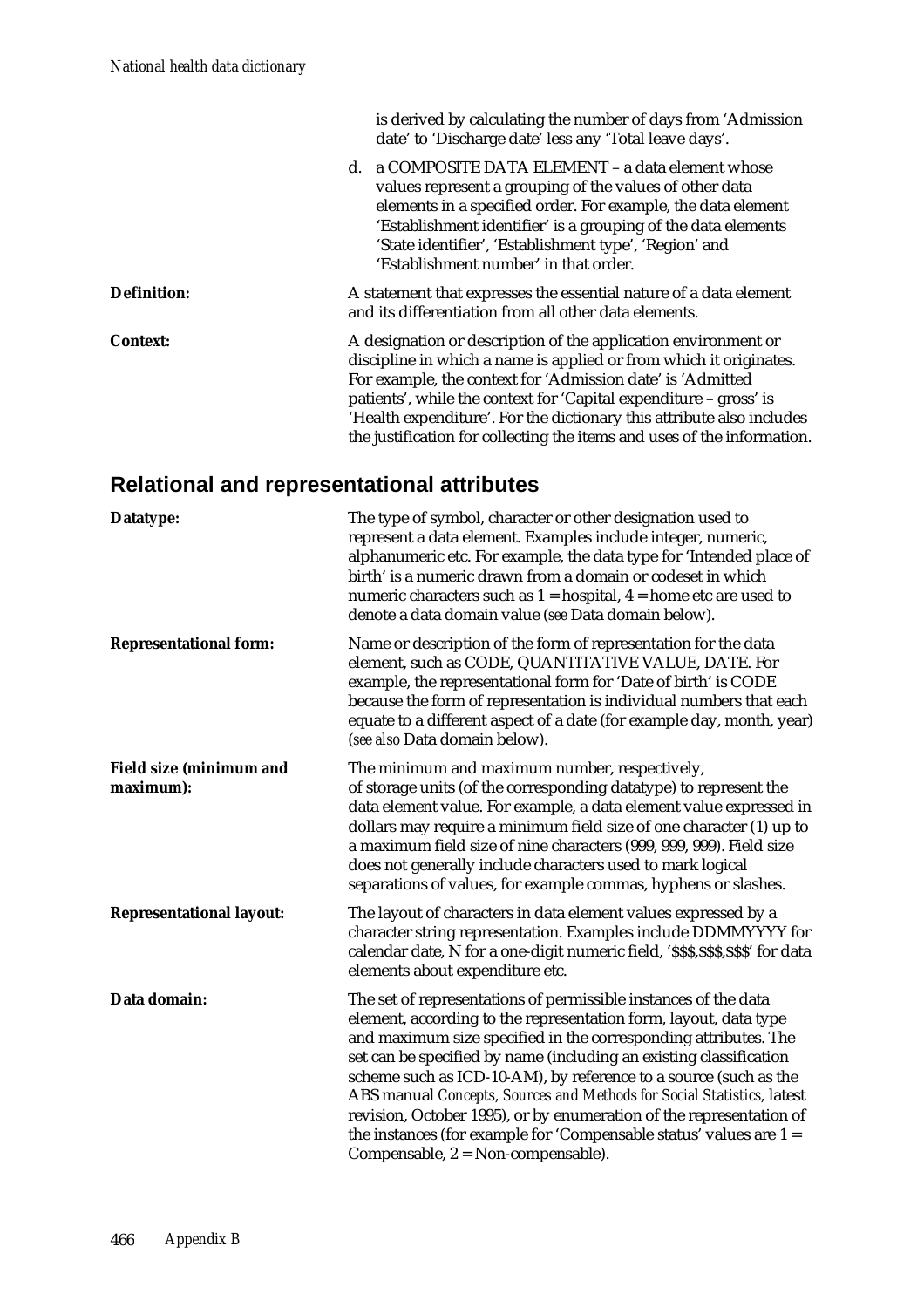| <b>Guide for use:</b>      | Additional comments or advice on the interpretation or application<br>of the attribute data domain (this attribute has no direct<br>counterpart in the ISO/IEC International Standard 11179 but has<br>been included to assist in clarification of issues relating to the<br>classification of data elements).                                                                                             |
|----------------------------|------------------------------------------------------------------------------------------------------------------------------------------------------------------------------------------------------------------------------------------------------------------------------------------------------------------------------------------------------------------------------------------------------------|
| <b>Verification rules:</b> | The rules and/or instructions applied for validating and/or<br>verifying data elements occurring in actual communication and/or<br>databases, in addition to the formal screening based on the<br>requirements laid down in the basic attributes.                                                                                                                                                          |
| <b>Collection methods:</b> | Comments and advice concerning the actual capture of data for the<br>particular data element, including guidelines on the design of<br>questions for use in collecting information, treatment of 'not stated'<br>or non-response etc (this attribute is not specified in the ISO/IEC<br>International Standard 11179 but has been added to cover<br>important issues about the actual collection of data). |
| <b>Related data:</b>       | A reference between the data element (or data element concept)<br>and any related data element/concept in the dictionary, including<br>the type of this relationship. Examples include 'has been<br>superseded by', 'is calculated using', 'supplements the data<br>element' etc.                                                                                                                          |

### **Administrative attributes**

| <b>Source organisation:</b><br>completeness). The source organisation is not necessarily the<br>organisation responsible for the ongoing<br>development/maintenance of the data element definition.<br>National minimum data sets:<br>auspice of the National Health Information Agreement (NHIA)<br>included.<br>Any additional explanatory remarks on the data element.<br><b>Comments:</b> | <b>Source document:</b> | The document from which definitional or representational<br>attributes originate.                                                                                                                            |
|-----------------------------------------------------------------------------------------------------------------------------------------------------------------------------------------------------------------------------------------------------------------------------------------------------------------------------------------------------------------------------------------------|-------------------------|--------------------------------------------------------------------------------------------------------------------------------------------------------------------------------------------------------------|
|                                                                                                                                                                                                                                                                                                                                                                                               |                         | The organisation responsible for the source document and/or the<br>development of the data definition (this attribute is not specified in<br>the ISO/IEC International Standard 11179 but has been added for |
|                                                                                                                                                                                                                                                                                                                                                                                               |                         | The name of any national minimum data set established under the<br>which includes the particular data element. The date of effect is also                                                                    |
|                                                                                                                                                                                                                                                                                                                                                                                               |                         |                                                                                                                                                                                                              |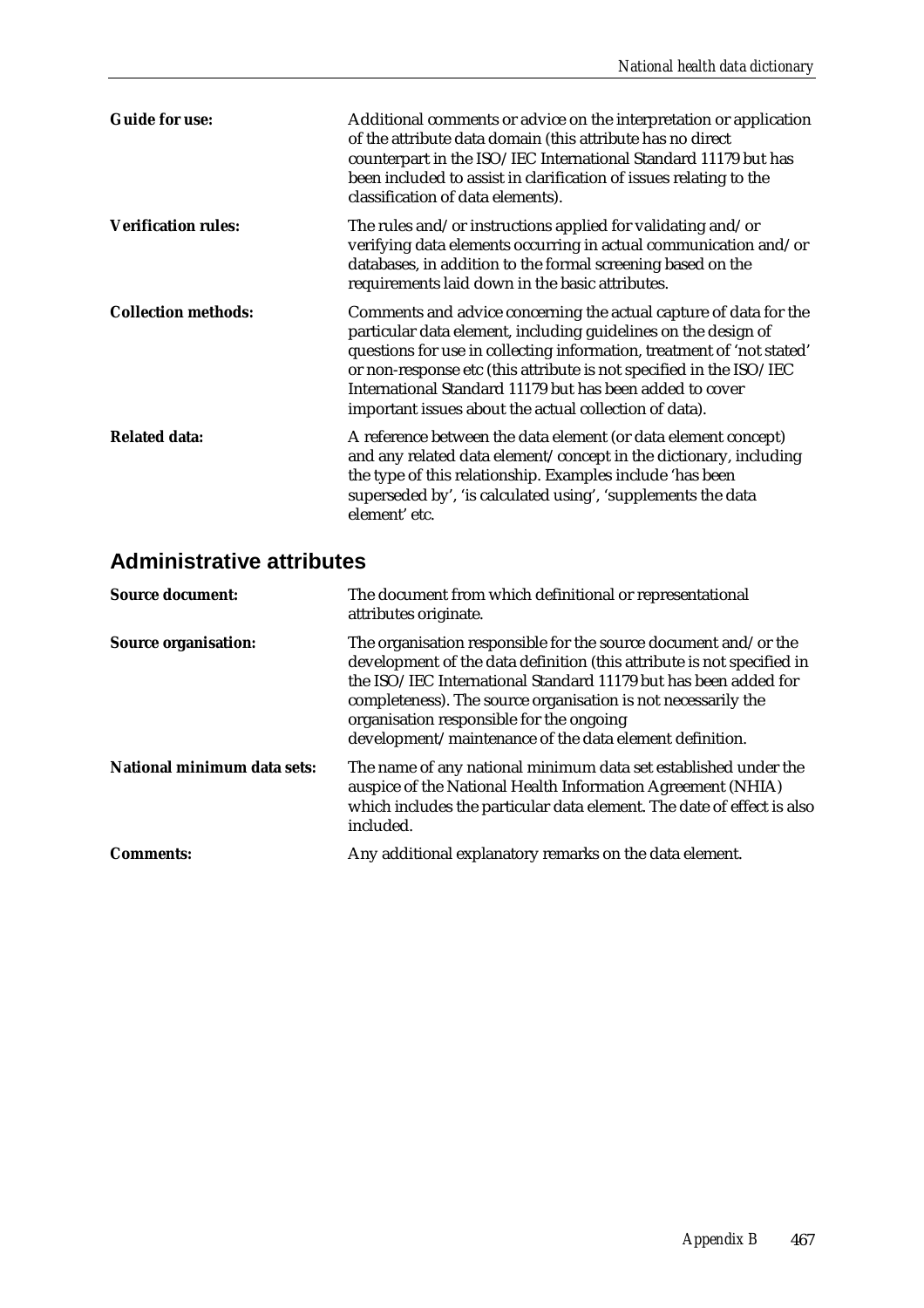# **Appendix C: National Health Information Model entity definitions**

| <b>ENTITY NAME</b>             | <b>ENTITY DEFINITION</b>                                                                                                                                                                                                                                                                                                                 |
|--------------------------------|------------------------------------------------------------------------------------------------------------------------------------------------------------------------------------------------------------------------------------------------------------------------------------------------------------------------------------------|
| Accessibility factor           | An instance of a factor that influences, determines or affects access to services, providers<br>and information.                                                                                                                                                                                                                         |
|                                | For example, privacy of records, location of persons and providers, distance from medical<br>services etc.                                                                                                                                                                                                                               |
| Accommodation characteristic   | The living arrangements of a PERSON.                                                                                                                                                                                                                                                                                                     |
|                                | For example, the type of dwelling, age of dwelling, number of bedrooms, modification of<br>dwelling to account for restricted movement etc.                                                                                                                                                                                              |
|                                | In the National Health Information Model, ACCOMMODATION/HOUSING<br>CHARACTERISTIC relates to where a PERSON usually resides. If information is being<br>collected about accommodation characteristic at an instance in time – for example while a<br>PERSON is in receipt of care, the data element will fall within the SETTING entity. |
| Acute event                    | An acute illness-related LIFE EVENT experienced by a PERSON.                                                                                                                                                                                                                                                                             |
|                                | For example, the diagnosis of a disease.                                                                                                                                                                                                                                                                                                 |
| Address                        | The address at which a PERSON, PARTY or ORGANISATION may be contacted/located or<br>where an item may be located.                                                                                                                                                                                                                        |
|                                | Address has been modified from Version 1.0 of the National Health Information Model.<br>Address now encompasses all those elements of an address which were previously<br>separated in Version 1.0 such as country, State/Territory, city, postcode and street or postal<br>address, telephone, facsimile and electronic mail addresses. |
| Advocacy event                 | An EVENT associated with the act of communicating, defending and recommending a cause<br>or position or acting as an agent.                                                                                                                                                                                                              |
| Advocate role                  | A PERSON in their role as an advocate for another PARTY.                                                                                                                                                                                                                                                                                 |
| Aggregate health and wellbeing | A composite measure of the health and wellbeing of a PERSON. It generally involves<br>measures/instruments which assess the multidimensional factors contributing to health and<br>wellbeing.                                                                                                                                            |
|                                | For example, measures currently in use in Australia include SF-36 and SF-12 scores, quality<br>of life measures, health expectancies etc.                                                                                                                                                                                                |
| Aggregate resource item        | An instance of aggregate or total resources.                                                                                                                                                                                                                                                                                             |
|                                | For example, total nursing staff or the total budget allocated to a program or organisation.                                                                                                                                                                                                                                             |
|                                | While the National Health Information Model recognises the individual resource items<br>(MATERIAL, FINANCIAL, HUMAN and INFORMATION RESOURCE items) the totals of<br>these items are most commonly used in resource management.                                                                                                          |
| Assessment event               | An EVENT associated with the gathering and analysing of information concerning a PARTY.                                                                                                                                                                                                                                                  |
|                                | For example, an assessment of home-based care requirements, a diagnosis.                                                                                                                                                                                                                                                                 |
| Attitude                       | The ATTITUDEs of a PERSON towards health, health care and the health and welfare<br>systems.                                                                                                                                                                                                                                             |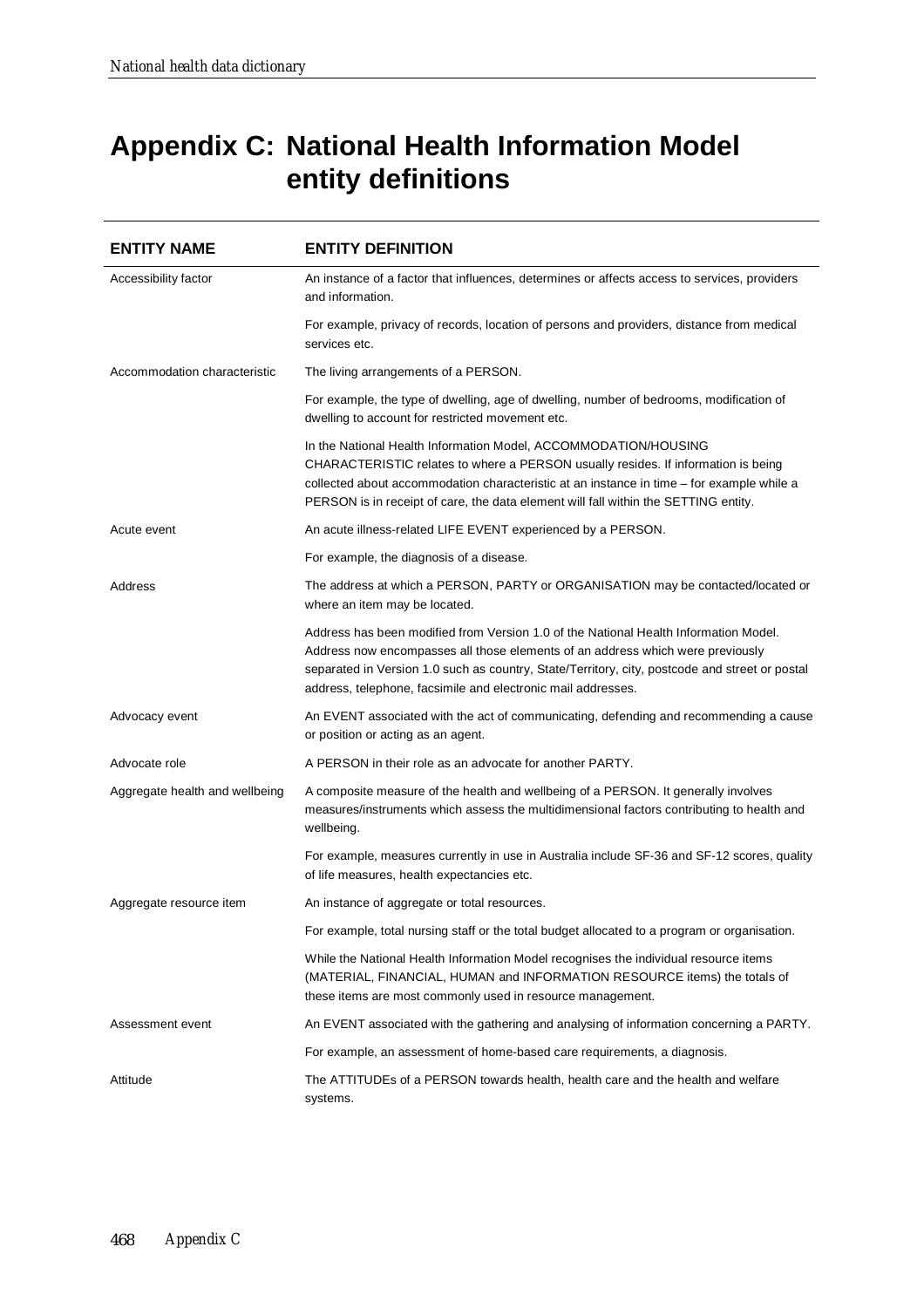| Availability factor       | An instance of a factor that influences, determines or affects availability of services for a<br>PERSON or group.                                                                                                                                                                                    |
|---------------------------|------------------------------------------------------------------------------------------------------------------------------------------------------------------------------------------------------------------------------------------------------------------------------------------------------|
|                           | For example, the availability of services such as employment assistance for a PERSON with<br>a disability.                                                                                                                                                                                           |
| Belief                    | The BELIEFs of a PERSON about health, health care and the health and welfare systems.                                                                                                                                                                                                                |
| <b>Benchmark</b>          | A criterion against which something is measured.                                                                                                                                                                                                                                                     |
|                           | Compare with STANDARD.                                                                                                                                                                                                                                                                               |
| Birth event               | The EVENT of being born.                                                                                                                                                                                                                                                                             |
|                           | It describes EVENTs which happen to both the baby and the mother during the birth, but<br>does not include descriptions of the of the health of the baby or mother; these elements are<br>mapped to subtypes of the STATE OF HEALTH AND WELLBEING entity.                                            |
| <b>Built environment</b>  | The built (man-made) environment in which a PERSON or community lives.                                                                                                                                                                                                                               |
|                           | For example, quality of housing, access to appropriate sanitation systems etc.                                                                                                                                                                                                                       |
| Business agreement        | An agreement or contract between parties which specifies the roles and responsibilities of<br>each in relation to a health and welfare program.                                                                                                                                                      |
|                           | For example, purchaser-provider agreements, employment contracts, service contracts and<br>other funding agreements.                                                                                                                                                                                 |
| Business program          | A program conducted by a business or organisation.                                                                                                                                                                                                                                                   |
| <b>Business statement</b> | A policy statement or business plan.                                                                                                                                                                                                                                                                 |
| Capital expenditure       | Expenditure on capital items incurred by a PARTY.                                                                                                                                                                                                                                                    |
|                           | For example, expenditure on land, buildings, medical equipment etc.                                                                                                                                                                                                                                  |
| Care plan                 | A sequenced list of treatments, other services, and resources that are prescribed to improve<br>a PARTY's STATE OF HEALTH AND WELLBEING.                                                                                                                                                             |
|                           | For example, a rehabilitation program for a back injury.                                                                                                                                                                                                                                             |
|                           | A care plan is a scheme which groups and specifies the roles of material or human<br>resources, planned events, and parties in providing health and welfare services to an<br>individual or group. A CARE PLAN may not always be formally notified or even documented.                               |
| Carer role                | A PERSON in their role as a carer of another PERSON or PERSONs who are ill or disabled<br>and unable to perform the tasks of daily living for themselves.                                                                                                                                            |
|                           | For example, a PERSON providing respite care.                                                                                                                                                                                                                                                        |
| Citizen role              | A PERSON, about whom information may be required, but who is not engaged in a specific<br>role within the HEALTH AND WELFARE sector.                                                                                                                                                                 |
|                           | For example, the identification of an individual via a Medicare number or of an individual<br>(often anonymously) who is participating in a population-based health or welfare survey.                                                                                                               |
| Community event           | An EVENT which is initiated by or affects members of a community.                                                                                                                                                                                                                                    |
|                           | For example, meetings of support groups (such as SIDA), and actions or decisions by a<br>community to undertake or not undertake a course of action on such subjects as curfews,<br>right to life, use of alcohol and sex education. Extreme examples include protests,<br>demonstrations and riots. |
| Community organisation    | An ORGANISATION operating for the purpose of meeting community needs.                                                                                                                                                                                                                                |
|                           | For example, a religious, recreational, sporting or volunteer organisation.                                                                                                                                                                                                                          |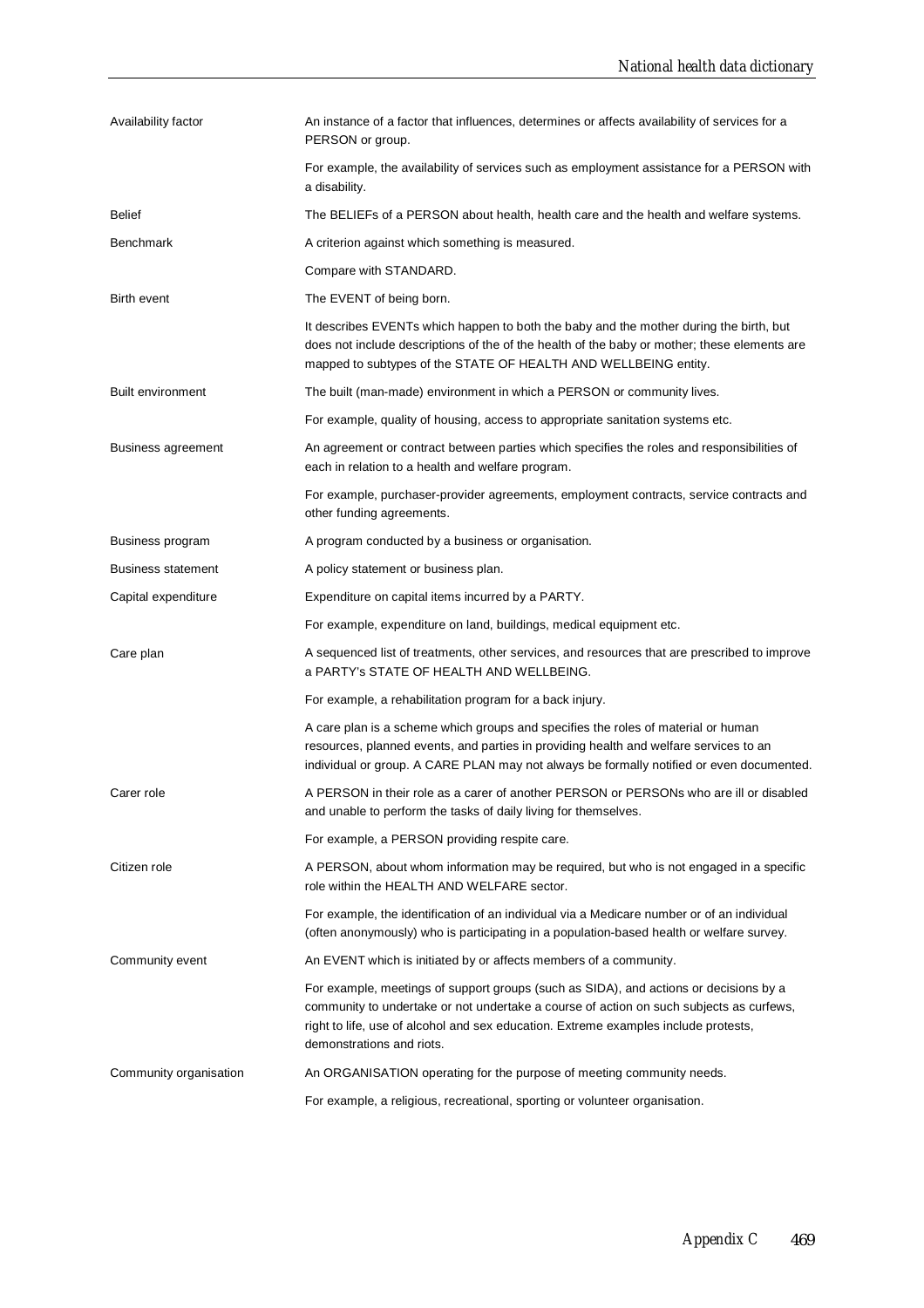| Component health and wellbeing  | COMPONENT HEALTH AND WELLBEING is a single measure/assessment of the health<br>and wellbeing of a PERSON.                                                                                                                                                                                                                                                                                      |
|---------------------------------|------------------------------------------------------------------------------------------------------------------------------------------------------------------------------------------------------------------------------------------------------------------------------------------------------------------------------------------------------------------------------------------------|
|                                 | For example, diagnosis of illness, disease or injury, self-assessed health status, enough<br>money to buy food, ability to look after oneself etc.                                                                                                                                                                                                                                             |
| Crisis event                    | An acute LIFE EVENT (such as the incidence or prevalence of disease or injury)<br>experienced by a PERSON.                                                                                                                                                                                                                                                                                     |
| Cultural characteristic         | A characteristic of a PERSON which identifies their religious, political, linguistic and ethnic<br>affiliations.                                                                                                                                                                                                                                                                               |
| Cultural wellbeing              | Those aspects of a PERSON's or community's wellbeing that can be ascribed to cultural<br>factors.                                                                                                                                                                                                                                                                                              |
| Death event                     | The EVENT of death.                                                                                                                                                                                                                                                                                                                                                                            |
|                                 | Attributes of this entity would normally include such data elements as date, time and cause<br>of death.                                                                                                                                                                                                                                                                                       |
|                                 | The DEATH EVENT does not necessarily imply the end of all events relating to a PERSON,<br>since events such as organ donation and transmission of disease may still occur.                                                                                                                                                                                                                     |
| Demographic characteristic      | A characteristic of a PERSON which contributes to the specification of the population or<br>subpopulation to which they belong.                                                                                                                                                                                                                                                                |
|                                 | For example, sex, country of birth, year of arrival in Australia, Indigenous status etc.                                                                                                                                                                                                                                                                                                       |
| Economic wellbeing              | Those aspects of a PERSON's or community's wellbeing that can be ascribed to economic<br>factors.                                                                                                                                                                                                                                                                                              |
|                                 | For example, insufficient funds to support an acceptable standard of living.                                                                                                                                                                                                                                                                                                                   |
| <b>Education characteristic</b> | A characteristic of a PERSON which relates to their education.                                                                                                                                                                                                                                                                                                                                 |
|                                 | For example, highest qualification held, age when left school etc.                                                                                                                                                                                                                                                                                                                             |
| <b>Education event</b>          | The instance of a PARTY educating another PARTY about the availability, knowledge and<br>access of health and welfare services.                                                                                                                                                                                                                                                                |
|                                 | For example, school-based drug and alcohol education programs.                                                                                                                                                                                                                                                                                                                                 |
| Educational system              | The public or private provision of education services.                                                                                                                                                                                                                                                                                                                                         |
|                                 | For example, the availability of kindergarten, primary school, secondary school and tertiary<br>education facilities in a locality or community.                                                                                                                                                                                                                                               |
| Employment agreement            | An agreement or contract for employing a PERSON and being employed by a PARTY.                                                                                                                                                                                                                                                                                                                 |
|                                 | The EMPLOYMENT AGREEMENT normally involves two PARTYs, one in an employer role<br>and the other as the employee.                                                                                                                                                                                                                                                                               |
| Environmental event             | A change in the environment which has an effect on one or more PARTYs.                                                                                                                                                                                                                                                                                                                         |
|                                 | Although all events occur within an 'environment', the concept of an ENVIRONMENTAL<br>EVENT is an event which has the environment (physical, chemical, biological, social,<br>economic, cultural) as its principal focus. Examples of ENVIRONMENTAL EVENTS include<br>storms, floods and droughts, riots and war, spillage of hazardous chemicals, liquids or gases<br>and economic recession. |
| Event                           | Something which happens to or with a PARTY.                                                                                                                                                                                                                                                                                                                                                    |
|                                 | This entity reflects the emphasis in the model on events which happen, and which may<br>trigger or influence other events. Since the model is also date/time stamped at different<br>instances in time, the model can accommodate the development of people and their health<br>and welfare status and wellbeing by tracking these events.                                                     |
|                                 | EVENT is a major supertype entity in the National Health Information Model.                                                                                                                                                                                                                                                                                                                    |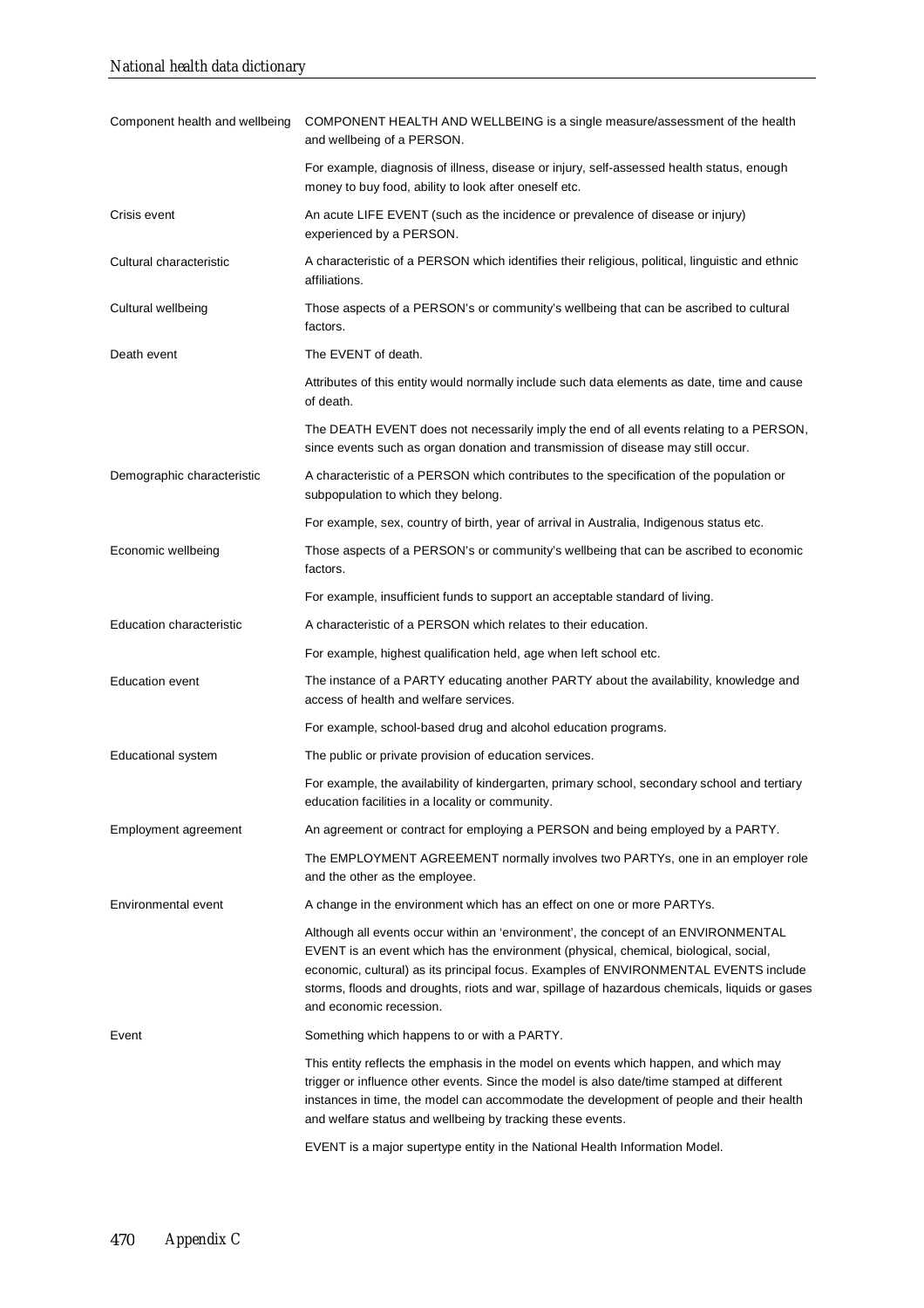| Exit / leave from service event           | The instance of an exit or period of leave by a PERSON from a SERVICE DELIVERY<br>SETTING.                                                                                                                                                                                                                                                                      |
|-------------------------------------------|-----------------------------------------------------------------------------------------------------------------------------------------------------------------------------------------------------------------------------------------------------------------------------------------------------------------------------------------------------------------|
|                                           | For example, a hospital separation, leave from a hospital/nursing home for an agreed period<br>of time etc.                                                                                                                                                                                                                                                     |
| Expectation                               | The EXPECTATIONs of a PERSON about health, health care and the health and welfare<br>systems.                                                                                                                                                                                                                                                                   |
| Expected outcome                          | A desired level of attainment to be achieved through one or more HEALTH AND WELFARE<br>SERVICE EVENTs.                                                                                                                                                                                                                                                          |
|                                           | An outcome in the National Health Information Model most commonly relates to a PERSON<br>but may also be stated for a PARTY or ORGANISATION.                                                                                                                                                                                                                    |
| Expenditure                               | Expenditure on capital items (land, buildings) or indirect expenditure (patient transport,<br>cleaning services) incurred by an ORGANISATION.                                                                                                                                                                                                                   |
| Family member role                        | A PERSON in their role as a family member.                                                                                                                                                                                                                                                                                                                      |
|                                           | For example, mother, father, guardian, child.                                                                                                                                                                                                                                                                                                                   |
|                                           | A family may or may not live within the same household.                                                                                                                                                                                                                                                                                                         |
| Financial resource item                   | The existence of funds and budgets to undertake activities.                                                                                                                                                                                                                                                                                                     |
|                                           | While this entity has no subtypes in the National Health Information Model, it is a major<br>component of health and welfare systems, and one which can and should be separately<br>modelled.                                                                                                                                                                   |
| Functional wellbeing                      | The ability of a person to perform the usual tasks of daily living and to carry out social roles.                                                                                                                                                                                                                                                               |
| Funding agreement                         | An agreement between PARTYs for the provision and use of funds for a purpose.                                                                                                                                                                                                                                                                                   |
| Goal/objective                            | A statement of what is to be achieved in a shorter time frame, as compared with a longer<br>term VISION/MISSION.                                                                                                                                                                                                                                                |
| Health and welfare policy/plan            | A statement or document which may include a vision, goals, objectives, directions for<br>development, priorities for action, actions to be taken, expected outcomes and performance<br>indicators in relation to health and welfare programs for particular PARTYs, particular<br>locations and particular periods in time.                                     |
|                                           | HEALTH AND WELFARE POLICY/PLAN is an entity subtype which reflects instances of<br>policies and plan which are made up of components (HEALTH AND WELFARE<br>POLICY/PLAN ELEMENTs). Other BUSINESS STATEMENTs will exist which are not<br>created for or by the health and welfare sectors but which still impact on a PARTY's STATE<br>OF HEALTH AND WELLBEING. |
| Health and welfare policy/plan<br>element | A component part of a HEALTH AND WELFARE POLICY/PLAN.                                                                                                                                                                                                                                                                                                           |
| Health and welfare program                | A business program specifically created for or by the health and welfare sectors.                                                                                                                                                                                                                                                                               |
|                                           | HEALTH AND WELFARE PROGRAM is an entity subtype which reflects instances of<br>programs which are made up of components (HEALTH AND WELFARE PROGRAM<br>ELEMENTs). Other BUSINESS PROGRAMs will exist which are not created for or by the<br>health and welfare sectors but which still impact on a PARTY's STATE OF HEALTH AND<br>WELLBEING.                    |
| Health and welfare program<br>element     | A component part of a HEALTH AND WELFARE PROGRAM.                                                                                                                                                                                                                                                                                                               |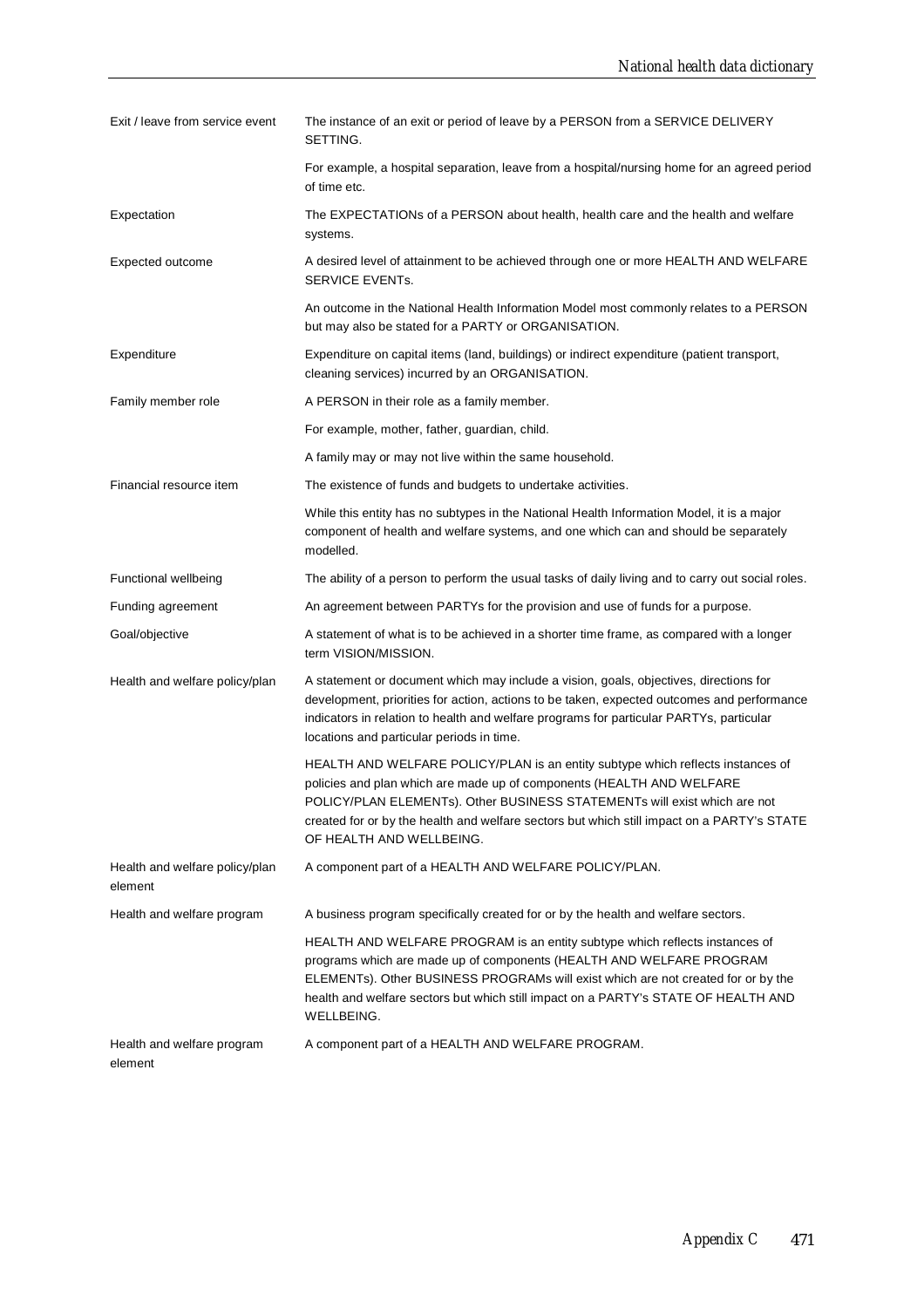| Health and welfare service event | An instance of an EVENT which is part of the delivery or receipt of health and welfare<br>services or care.                                                                                                                                                                                                                                                           |
|----------------------------------|-----------------------------------------------------------------------------------------------------------------------------------------------------------------------------------------------------------------------------------------------------------------------------------------------------------------------------------------------------------------------|
|                                  | These EVENTs include delivery of community programs, consultations with service<br>providers, diagnoses, treatment, operations, delivery of care and rehabilitation, delivery of<br>palliative care, counselling services, and voluntary care.                                                                                                                        |
| Health status                    | An instance of the state of health of an individual, group or population measured against<br>accepted standards.                                                                                                                                                                                                                                                      |
| Human resource item              | An instance of people with capacity, capability and availability as resources to provide health<br>and welfare services.                                                                                                                                                                                                                                              |
|                                  | This entity will represent the instances of specialist service providers, nurses etc, but can<br>also accommodate voluntary carers and the potential to provide services, that is, a spouse<br>who could care for a partner who became ill. The idea of skills and expertise is also included<br>in this entity, providing a measure of both capacity and capability. |
|                                  | Data elements within this entity reflect the view of the ORGANISATION or employer as<br>compared with data elements within the PERSON IN A ROLE entity which reflect the view of<br>the PERSON in their role as a specialist service provider, nurse etc.                                                                                                             |
| Illness event                    | An acute or chronic LIFE EVENT experienced by a PERSON but not involving a HEALTH<br>AND WELFARE SERVICE EVENT.                                                                                                                                                                                                                                                       |
|                                  | For example, the incidence or prevalence of disease.                                                                                                                                                                                                                                                                                                                  |
| Information resource item        | An instance of information or knowledge which supports the health and welfare system.                                                                                                                                                                                                                                                                                 |
|                                  | This broad concept includes what we know about the human body from a medical and<br>scientific perspective, what we know about drugs and interventions, what we know about<br>other factors affecting wellbeing etc. Research is a process which generates or refines<br>instances of this entity.                                                                    |
| Injury event                     | An acute LIFE EVENT experienced by a PERSON involving the occurrence of an injury but<br>not involving a HEALTH AND WELFARE SERVICE EVENT.                                                                                                                                                                                                                            |
| Insurance/benefit characteristic | A characteristic of a PERSON which relates to their health insurance or social security<br>status.                                                                                                                                                                                                                                                                    |
| Judicial system                  | Provision, availability and access to legal services within a community.                                                                                                                                                                                                                                                                                              |
| Knowledge factor                 | An instance of a factor that influences, determines or affects a PARTY's state of knowledge<br>or cognisance, particularly of elements of wellbeing, health and welfare, and their services.                                                                                                                                                                          |
|                                  | For example, factors that influence 'How much a person knows about the risks from<br>smoking', 'How much a person knows about the availability of counselling services' and<br>'How much a service provider knows about the latest technique for treating a particular<br>illness'.                                                                                   |
| Labour characteristic            | A characteristic of a PERSON which relates to the nature of their employment and labour<br>force status. It does not include information collected about a PERSON which relates to their<br>role as a service provider such as usual number of hours worked in a week or hours of<br>overtime.                                                                        |
|                                  | For example, their occupation, industry of employment etc.                                                                                                                                                                                                                                                                                                            |
| Legal characteristic             | A characteristic of a PERSON which relates to their legal status.                                                                                                                                                                                                                                                                                                     |
|                                  | For example, ward of the State, held in custody etc.                                                                                                                                                                                                                                                                                                                  |
| Legal status event               | An EVENT which changes a PARTY's legal status.                                                                                                                                                                                                                                                                                                                        |
|                                  | For example, reaching 18 years of age, marriage or the decision by a Review Board or<br>Tribunal to change an individual from an 'involuntary' to a 'voluntary' status under the Mental<br>Health Act.                                                                                                                                                                |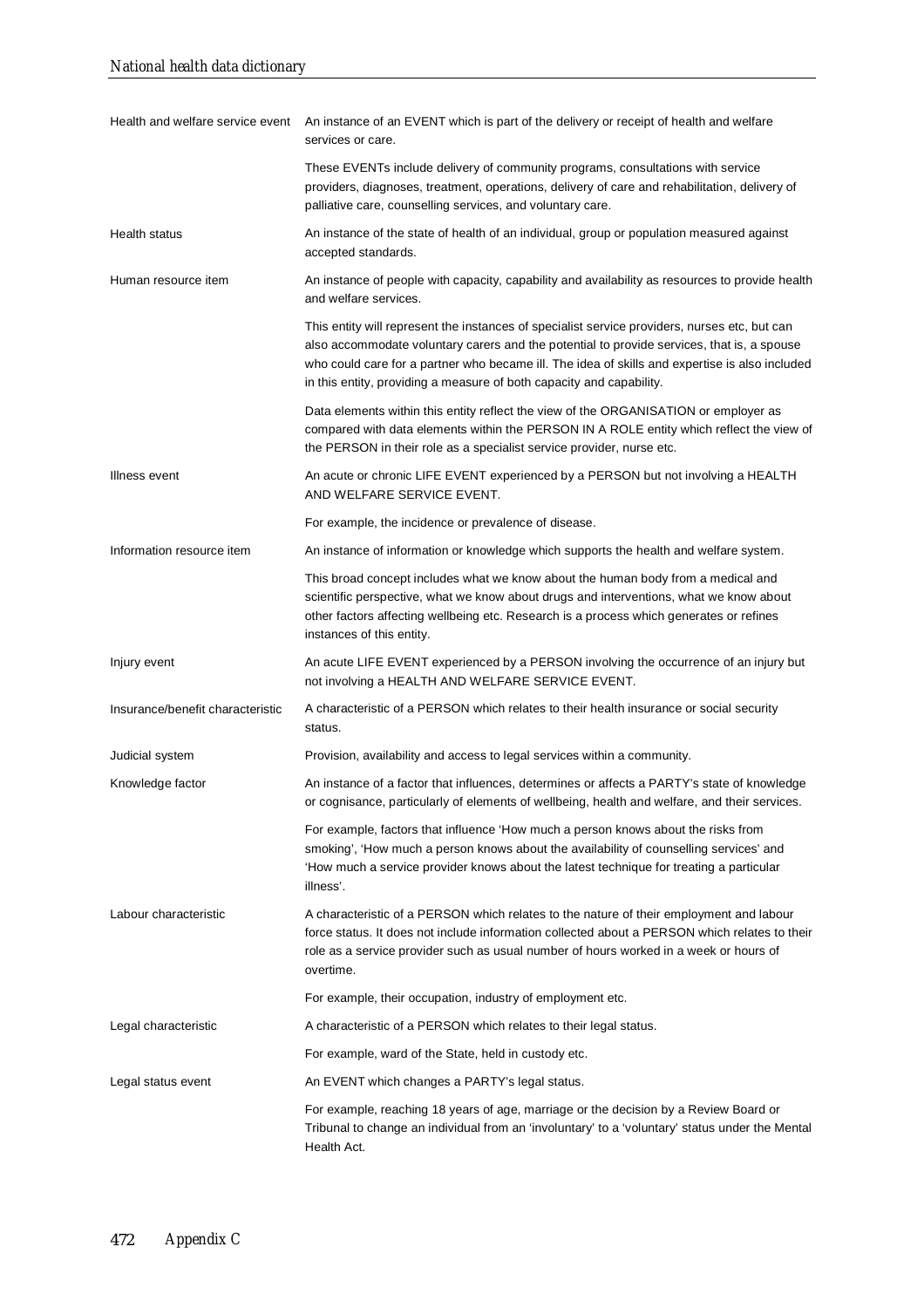| Legally constituted organisation | An organisation established under law.                                                                                                                                                                                                                                                                                                                                                                                                                                                                                                                                                                                                                                  |
|----------------------------------|-------------------------------------------------------------------------------------------------------------------------------------------------------------------------------------------------------------------------------------------------------------------------------------------------------------------------------------------------------------------------------------------------------------------------------------------------------------------------------------------------------------------------------------------------------------------------------------------------------------------------------------------------------------------------|
|                                  | LEGALLY CONSTITUTED ORGANISATIONs may be ORGANISATIONs in a one-to-one<br>relationship with a statute, (for example the Australian Institute of Health and Welfare and<br>the Australian Institute of Health and Welfare Act) or ORGANISATIONs that are examples of<br>a class of organisations established under and regulated by a statute (for example hospitals,<br>incorporated bodies).                                                                                                                                                                                                                                                                           |
| Life event                       | An instance of an EVENT which occurs to or with a PERSON during their life.                                                                                                                                                                                                                                                                                                                                                                                                                                                                                                                                                                                             |
|                                  | The LIFE EVENT entity provides the means of identifying those things which happen during<br>a person's life which affect their STATE OF HEALTH AND WELLBEING and occur between<br>their BIRTH EVENT and their DEATH EVENT. This entity does not include events identified<br>elsewhere, for example HEALTH AND WELFARE SERVICE EVENTs, COMMUNITY,<br>ENVIRONMENTAL or RESEARCH EVENTs, but does include such things as puberty, the<br>onset of disease, the loss of employment etc. While the actual date and time when some of<br>these events occur may not need or be able to be known, this entity provides a means to<br>consistently represent this information. |
| Lifestyle characteristic         | A behavioural attribute, trait or feature of a PERSON that describes an aspect of their<br>lifestyle.                                                                                                                                                                                                                                                                                                                                                                                                                                                                                                                                                                   |
|                                  | For example, cigarette smoking, participation in regular physical exercise, dietary habits, use<br>of illicit drugs etc.                                                                                                                                                                                                                                                                                                                                                                                                                                                                                                                                                |
| Location                         | A site or position where something happens, or where a person, group or organisation is<br>located, may be contacted, conduct their business etc.                                                                                                                                                                                                                                                                                                                                                                                                                                                                                                                       |
|                                  | For example, an address or geographical region.                                                                                                                                                                                                                                                                                                                                                                                                                                                                                                                                                                                                                         |
| Material resource item           | An instance of a material resource.                                                                                                                                                                                                                                                                                                                                                                                                                                                                                                                                                                                                                                     |
|                                  | For example, drugs, buildings, plant, operating theatres, organs, blood products.                                                                                                                                                                                                                                                                                                                                                                                                                                                                                                                                                                                       |
| Mental wellbeing                 | The wellbeing of a PERSON, based on their mental state.                                                                                                                                                                                                                                                                                                                                                                                                                                                                                                                                                                                                                 |
|                                  | For example, test results, symptoms, diagnoses and self-perceived health status specific to<br>the mental state of a PERSON.                                                                                                                                                                                                                                                                                                                                                                                                                                                                                                                                            |
| Natural environment              | The natural environment in which a PERSON or community lives.                                                                                                                                                                                                                                                                                                                                                                                                                                                                                                                                                                                                           |
|                                  | For example, the air we breathe, the quality of water, noise pollution etc.                                                                                                                                                                                                                                                                                                                                                                                                                                                                                                                                                                                             |
| Need/issue                       | The need for, or reason why, a PARTY is seeking access to health and welfare services.                                                                                                                                                                                                                                                                                                                                                                                                                                                                                                                                                                                  |
|                                  | For example, the need for emergency accommodation.                                                                                                                                                                                                                                                                                                                                                                                                                                                                                                                                                                                                                      |
|                                  | In the National health Information Model this entity is not intended to represent assessed<br>need (ASSESSMENT EVENT) as determined by a SERVICE PROVIDER. Nor does it<br>represent a STATE OF HEALTH AND WELLBEING of a PARTY once the assessment has<br>been made.                                                                                                                                                                                                                                                                                                                                                                                                    |
| Non-acute event                  | A non-acute LIFE EVENT experienced by a PERSON but not involving a HEALTH AND<br>WELFARE SERVICE EVENT.                                                                                                                                                                                                                                                                                                                                                                                                                                                                                                                                                                 |
|                                  | For example, the prevalence of chronic disease such as diabetes or asthma.                                                                                                                                                                                                                                                                                                                                                                                                                                                                                                                                                                                              |
| Organisation                     | A business or administrative concern created for particular ends.                                                                                                                                                                                                                                                                                                                                                                                                                                                                                                                                                                                                       |
| Organisation characteristic      | A characteristic of an ORGANISATION (but unrelated to business factors).                                                                                                                                                                                                                                                                                                                                                                                                                                                                                                                                                                                                |
|                                  | For example, the nature of the business or reason for trading.                                                                                                                                                                                                                                                                                                                                                                                                                                                                                                                                                                                                          |
|                                  | This entity has been included in Version 2.0 of the National health Information Model as a<br>reflection of the need for descriptive information about an ORGANISATION.                                                                                                                                                                                                                                                                                                                                                                                                                                                                                                 |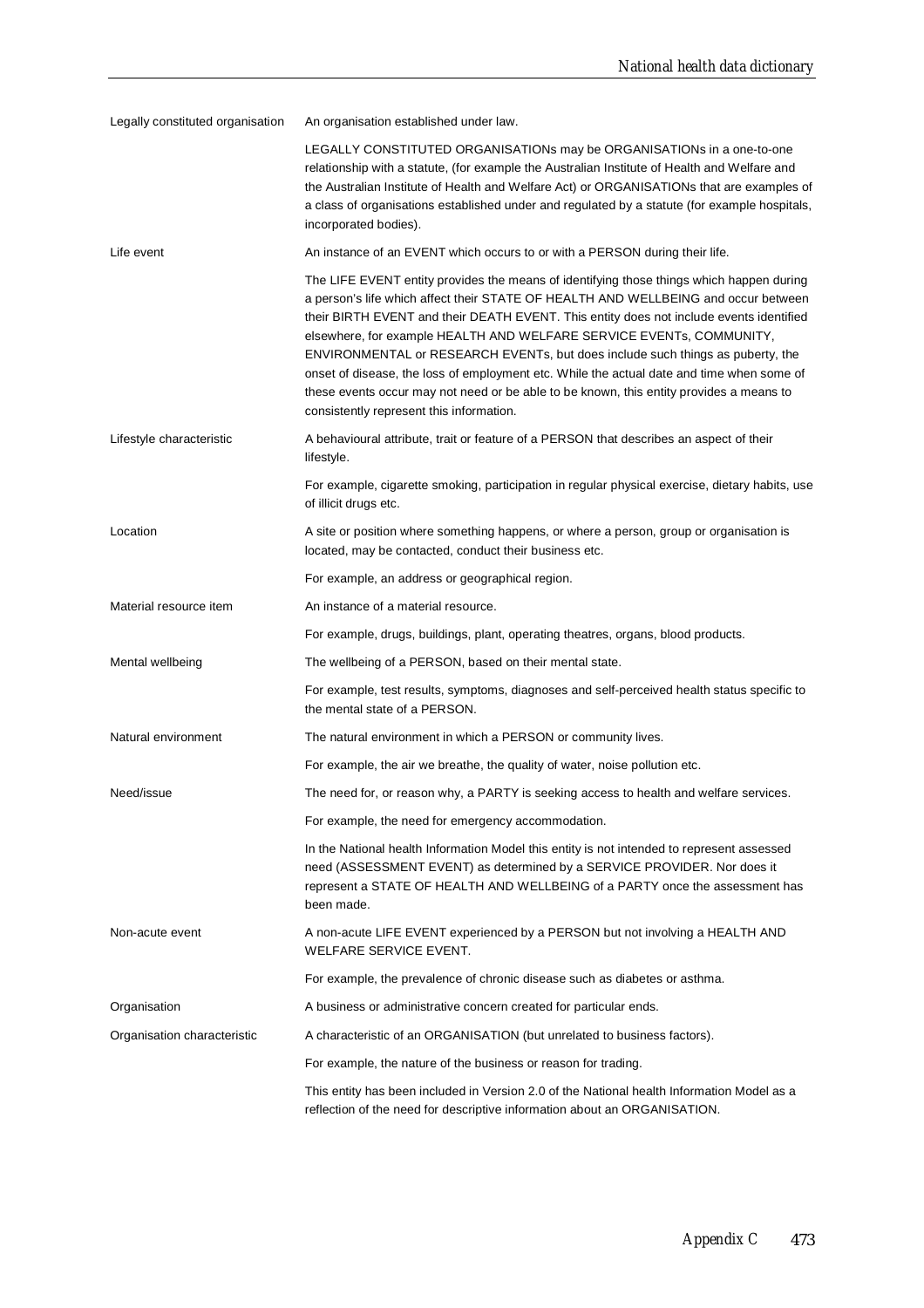| Organisation role                         | An instance of an ORGANISATION participating in a specific role in the health and welfare<br>sector.                                                                                                                                                                                                                                                               |
|-------------------------------------------|--------------------------------------------------------------------------------------------------------------------------------------------------------------------------------------------------------------------------------------------------------------------------------------------------------------------------------------------------------------------|
|                                           | For example, an ORGANISATION as a receiver of services or as a provider of services etc.                                                                                                                                                                                                                                                                           |
| Organisation sub-unit                     | A constituent part of an ORGANISATION.                                                                                                                                                                                                                                                                                                                             |
|                                           | ORGANISATION SUB-UNITs are normally the smaller components of organisations such as<br>departments, divisions, units and sections. ORGANISATION SUB-UNITs may exist in a<br>hierarchical structure.                                                                                                                                                                |
| Organisational setting                    | An instance of where an EVENT occurs, described in terms of the ORGANISATION.                                                                                                                                                                                                                                                                                      |
|                                           | For example, a hospital, a government department etc.                                                                                                                                                                                                                                                                                                              |
| Other agreement                           | A BUSINESS AGREEMENT other than a FUNDING AGREEMENT or EMPLOYMENT<br>AGREEMENT.                                                                                                                                                                                                                                                                                    |
|                                           | For example, purchaser-provider agreements, service contracts etc.                                                                                                                                                                                                                                                                                                 |
| Other crisis event                        | An acute LIFE EVENT experienced by a PERSON but not involving an illness or injury, or a<br>HEALTH AND WELFARE SERVICE EVENT.                                                                                                                                                                                                                                      |
|                                           | For example, emergency accommodation needs, crisis counselling.                                                                                                                                                                                                                                                                                                    |
| Other enabling factor                     | Resources are a major 'enabling' factor in health and welfare. However, there are other<br>important enabling factors, for example access, knowledge and availability, which are<br>recognised by this entity.                                                                                                                                                     |
| Other event                               | An EVENT which is not a PERSON EVENT, HEALTH AND WELFARE SERVICE EVENT,<br>COMMUNITY EVENT, LEGAL STATUS EVENT, RESEARCH EVENT or<br>ENVIRONMENTAL EVENT.                                                                                                                                                                                                          |
| Other health and welfare service<br>event | A HEALTH AND WELFARE SERVICE EVENT other than a REQUEST FOR/ENTRY INTO<br>SERVICE EVENT, SERVICE PROVISION EVENT, EXIT LEAVE FROM SERVICE EVENT,<br>ASSESSMENT EVENT, SCREENING EVENT, EDUCATION EVENT, ADVOCACY EVENT,<br>PLANNING EVENT, SURVEILLANCE/MONITORING EVENT, SERVICE SUPPORT EVENT<br>or PAYMENT/CONTRIBUTION EVENT.                                  |
| Other life event                          | A LIFE EVENT that a PERSON experiences other than a SELF HELP EVENT or CRISIS<br>EVENT (such as illness or injury).                                                                                                                                                                                                                                                |
|                                           | For example, events relating to starting employment, beginning school, pregnancy,<br>menstruation, adoption etc.                                                                                                                                                                                                                                                   |
| Other organisation role                   | An instance of an ORGANISATION ROLE within the health and welfare sector which is not a<br>service provider, a service funder or a service purchaser.                                                                                                                                                                                                              |
| Other person characteristic               | A characteristic of a PERSON other than a DEMOGRAPHIC CHARACTERISTIC,<br>PHYSICAL CHARACTERISTIC, LABOUR CHARACTERISTIC, LIFESTYLE<br>CHARACTERISTIC, EDUCATION CHARACTERISTIC, SOCIAL CHARACTERISTIC,<br>CULTURAL CHARACTERISTIC, PARENTING CHARACTERISTIC,<br>ACCOMMODATION/HOUSING CHARACTERISTIC, INSURANCE/BENEFIT<br>CHARACTERISTIC or LEGAL CHARACTERISTIC. |
| Other person role                         | The role of a PERSON other than as a citizen, family member, carer, advocate, service<br>provider or as a provider of resources.                                                                                                                                                                                                                                   |
| Other policy/plan element                 | Policy and planning elements other than those identified by the HEALTH AND WELFARE<br>POLICY/PLAN ELEMENT subtypes (VISION/MISSION, GOAL/OBJECTIVE, PRIORITY,<br>and PERFORMANCE INDICATORS).                                                                                                                                                                      |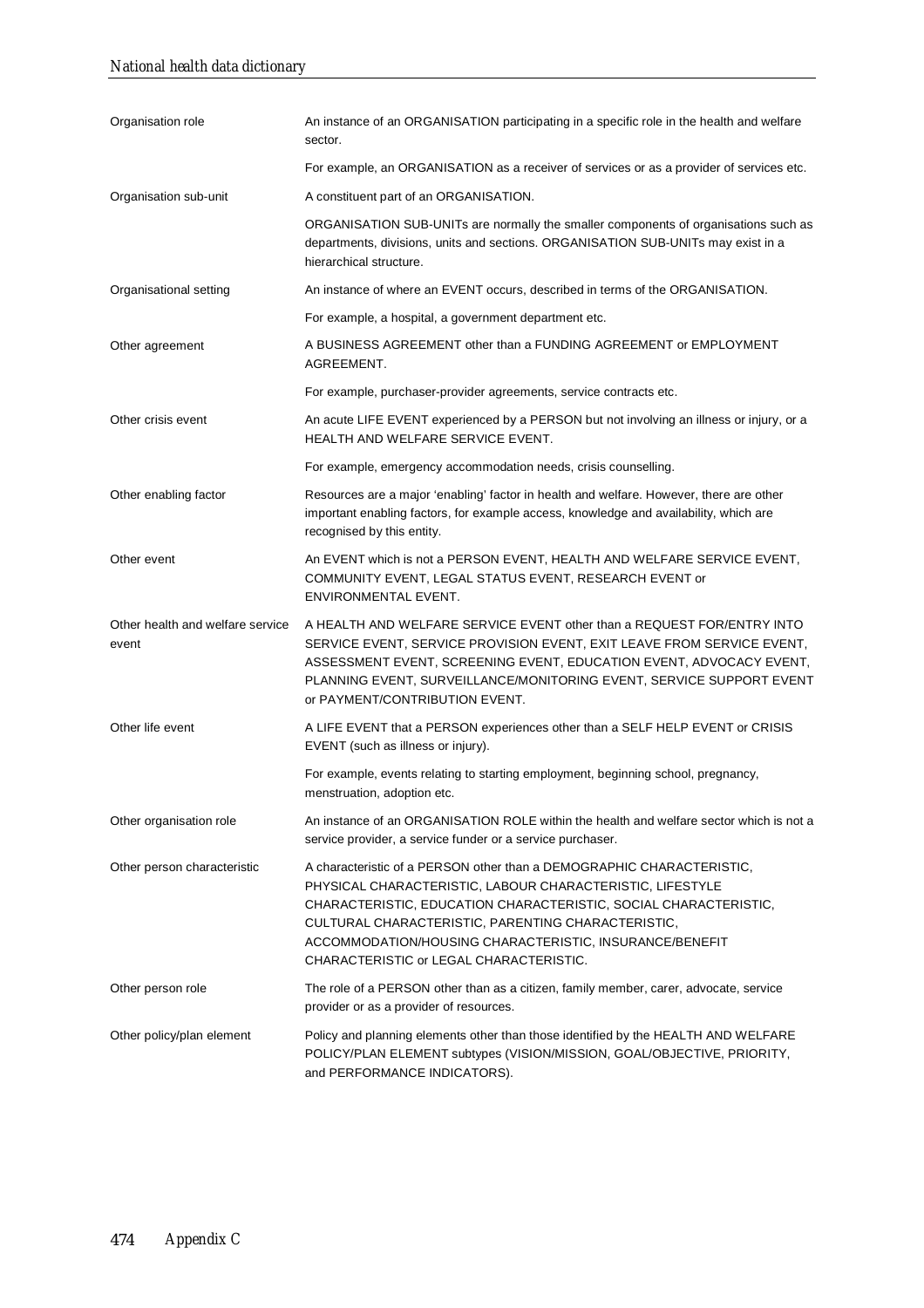| Other role                 | A ROLE other than a PARTY RELATIONSHIP ROLE, PERSON ROLE, PARTY GROUP<br>ROLE, ORGANISATION ROLE, RECIPIENT ROLE, SERVICE PROVIDER ROLE or<br>RESEARCH ROLE.                                                                                                              |
|----------------------------|---------------------------------------------------------------------------------------------------------------------------------------------------------------------------------------------------------------------------------------------------------------------------|
|                            | An expanded list of subtypes relating to PERSONs, PARTY GROUPs and<br>ORGANISATIONs can be found within the entities PERSON IN A ROLE and<br>ORGANISATION IN A ROLE.                                                                                                      |
| Other setting              | An instance of where, in generic terms, something happens, which is not an<br>ORGANISATIONAL SETTING or a SERVICE DELIVERY SETTING.                                                                                                                                       |
|                            | For example, 'at home', 'on a sports field', 'at work' etc.                                                                                                                                                                                                               |
| Other social environment   | The social environment in which a PERSON or community lives other than the JUDICIAL<br>SYSTEM, the EDUCATIONAL SYSTEM or a COMMUNITY ORGANISATION.                                                                                                                        |
|                            | For example, the political, economic and cultural environments.                                                                                                                                                                                                           |
| Outcome                    | A recorded change in the wellbeing of a PARTY which is expected or presumed to be, or to<br>have been, caused by a HEALTH AND WELFARE SERVICE EVENT.                                                                                                                      |
| Parenting characteristic   | A characteristic of a PERSON which relates to their role as parents.                                                                                                                                                                                                      |
|                            | For example, breastfeeding a baby, number of children, use of child care facilities etc.                                                                                                                                                                                  |
| Party                      | Those persons, groups or organisations who are part of the health and welfare systems<br>including those who are known to the system and those who are of interest to it. Essentially<br>this includes all persons in Australia.                                          |
|                            | For example, a PARTY as a recipient of services, provider of services, purchaser of<br>services, funder of services etc.                                                                                                                                                  |
| Party group                | An instance of a number of PARTYs, normally PERSONs, considered as a collective unit.                                                                                                                                                                                     |
|                            | For example, families, communities and tribes. The Australian population or subpopulations<br>within it are represented in the model as a PARTY GROUP.                                                                                                                    |
| Party group characteristic | A characteristic of a PARTY GROUP (apart from those associated with an individual or<br>those which are derived from aggregating PERSON data).                                                                                                                            |
|                            | For example, the main language spoken or religious affiliation of a community.                                                                                                                                                                                            |
|                            | This entity has been included in Version 2.0 of the National health Information Model as a<br>reflection of the possible need for descriptive information about a PARTY GROUP.                                                                                            |
| Party group role           | An instance of a PARTY GROUP participating in a ROLE within the health and welfare<br>sectors.                                                                                                                                                                            |
| Party role                 | An instance of a PARTY participating in a ROLE in the health and welfare sectors.                                                                                                                                                                                         |
|                            | The concept of PARTY ROLE in the National Health Information Model provides for different<br>persons, groups and organisations to have different roles at different times. Some of these<br>roles refer to service delivery, planning, resource allocation or agreements. |
| Party relationship role    | An instance of a relationship between PARTYs which is relevant to an EVENT.                                                                                                                                                                                               |
|                            | Many of these relationships have been expanded in Version 2.0 of the National Health<br>Information Model and are now found within the expanded entities PARTY IN A ROLE,<br>PARTY GROUP IN A ROLE and ORGANISATION IN A ROLE.                                            |
| Payment/contribution event | The instance of a PARTY making a payment or contribution as part of their involvement in a<br>HEALTH AND WELFARE SERVICE EVENT.                                                                                                                                           |
|                            | For example, a Medicare payment or a private health fund payment.                                                                                                                                                                                                         |
| Performance goal           | A level of performance against which the performance of a PARTY IN A ROLE will be<br>judged.                                                                                                                                                                              |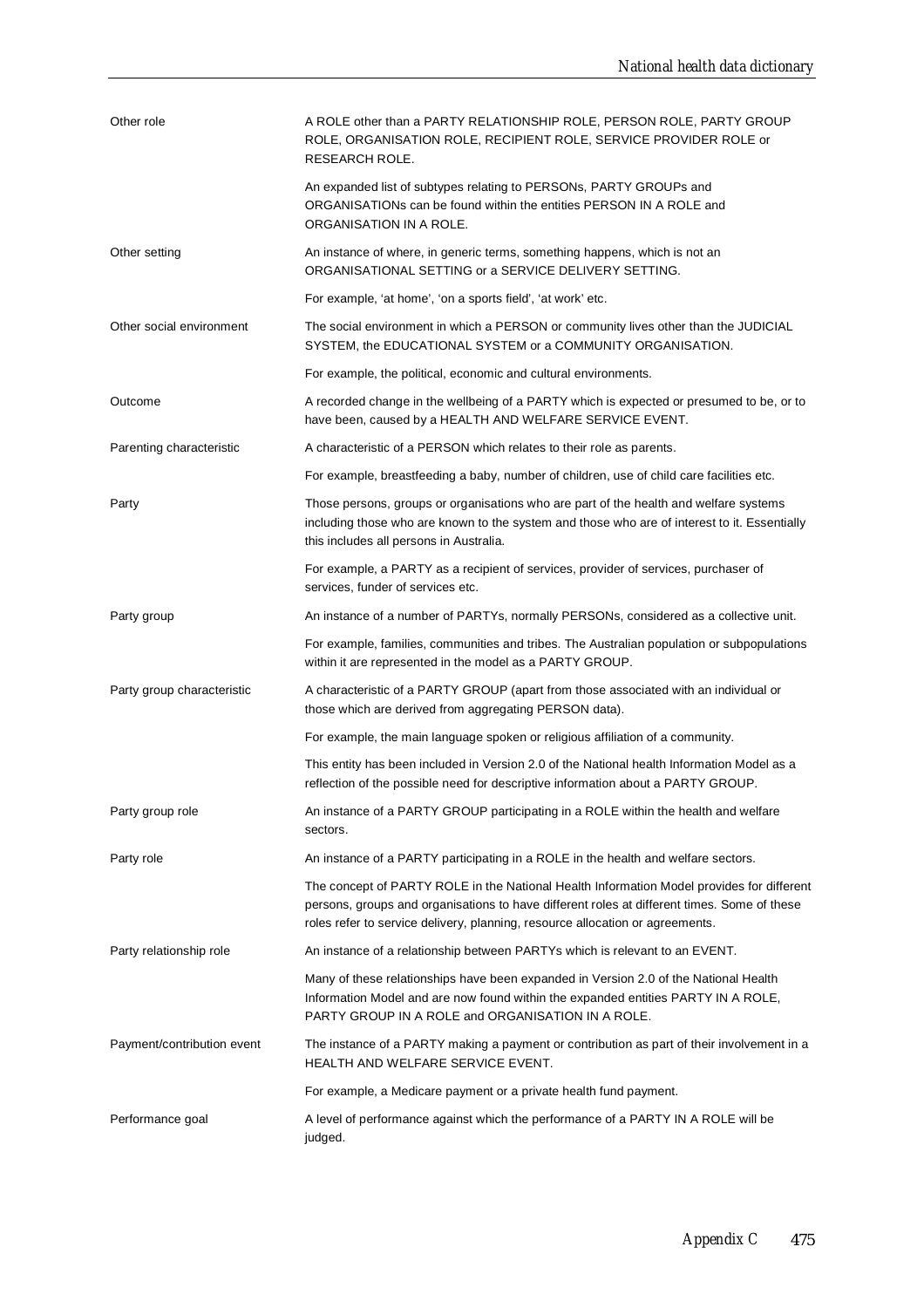| Performance indicator   | A measure of performance.                                                                                                                                                                                                                                                                                                 |
|-------------------------|---------------------------------------------------------------------------------------------------------------------------------------------------------------------------------------------------------------------------------------------------------------------------------------------------------------------------|
|                         | A PERFORMANCE INDICATOR is used to assess performance against goals and targets.<br>PERFORMANCE INDICATOR includes the alternate term of key performance indicators or<br>KPIs.                                                                                                                                           |
| Person                  | An individual human being.                                                                                                                                                                                                                                                                                                |
|                         | A PERSON is identified by the role they play. Refer subtypes within the entity PERSON IN A<br>ROLE. A PERSON will possess a range of characteristics and views. Refer subtypes within<br>the entity PERSON CHARACTERISTIC and PERSON VIEW respectively.                                                                   |
| Person characteristic   | Features which characterise a PERSON.                                                                                                                                                                                                                                                                                     |
|                         | A PERSON CHARACTERISTIC is a DEMOGRAPHIC CHARACTERISTIC, PHYSICAL<br>CHARACTERISTIC, LABOUR CHARACTERISTIC, LIFESTYLE CHARACTERISTIC,<br>EDUCATION CHARACTERISTIC, SOCIAL CHARACTERISTIC, PARENTING<br>CHARACTERISTIC, ACCOMMODATION/HOUSING CHARACTERISTIC,<br>INSURANCE/BENEFIT CHARACTERISTIC or LEGAL CHARACTERISTIC. |
|                         | This entity reflects the emphasis in the National Health Information model on the PERSON.                                                                                                                                                                                                                                 |
| Person event            | An EVENT which happens to a person which affects their STATE OF HEALTH AND<br>WELLBEING from the time of their birth until their death.                                                                                                                                                                                   |
| Person role             | An individual in a role as distinct from a PARTY GROUP in a role or an ORGANISATION IN<br>A ROLE.                                                                                                                                                                                                                         |
|                         | For example, a PERSON in a role as a receiver of services, as a provider of services, as a<br>resource worker within the health and welfare sector etc.                                                                                                                                                                   |
|                         | The expansion of the PERSON IN A ROLE entity replaces PERSON IDENTIFIER as a<br>subtype of PERSON CHARACTERISTIC from Version 1.0 of the National Health Information<br>Model.                                                                                                                                            |
| Person view             | The attitudes, beliefs, expectations and values of an individual in relation to health, health<br>care and the health and welfare systems.                                                                                                                                                                                |
| Physical characteristic | A characteristic of a PERSON which relates to their physical, chemical and biological<br>characteristics.                                                                                                                                                                                                                 |
|                         | For example, height, weight, allergies etc.                                                                                                                                                                                                                                                                               |
| Physical environment    | The physical environment in which a PERSON or community lives.                                                                                                                                                                                                                                                            |
|                         | For example, air and water quality, noise pollution, quality of housing, sanitation etc.                                                                                                                                                                                                                                  |
| Physical wellbeing      | The wellbeing of a person based on their physical, chemical and biological state.                                                                                                                                                                                                                                         |
| Planning event          | The instance of a PARTY planning an EVENT.                                                                                                                                                                                                                                                                                |
| Priority                | Something given special attention, normally involving special precedence over others.                                                                                                                                                                                                                                     |
| Program activity        | An identified action to be taken as part of a program or plan.                                                                                                                                                                                                                                                            |
|                         | This is distinct from the National Health Information Model entity of EVENT, which are the<br>actual instance or occurrence of these activities.                                                                                                                                                                          |
| Program evaluation      | A process to be conducted as part of a program or plan to determine the extent to which the<br>program or plan achieved its GOAL/OBJECTIVE.                                                                                                                                                                               |
| Program strategy        | An intended course of action to be conducted as part of a program or plan.                                                                                                                                                                                                                                                |
| Recipient role          | An instance of a role, a PARTY (usually a PERSON) as a recipient of services or care, plays<br>in EVENTs.                                                                                                                                                                                                                 |
|                         | For example, a patient, client, consumer, customer etc.                                                                                                                                                                                                                                                                   |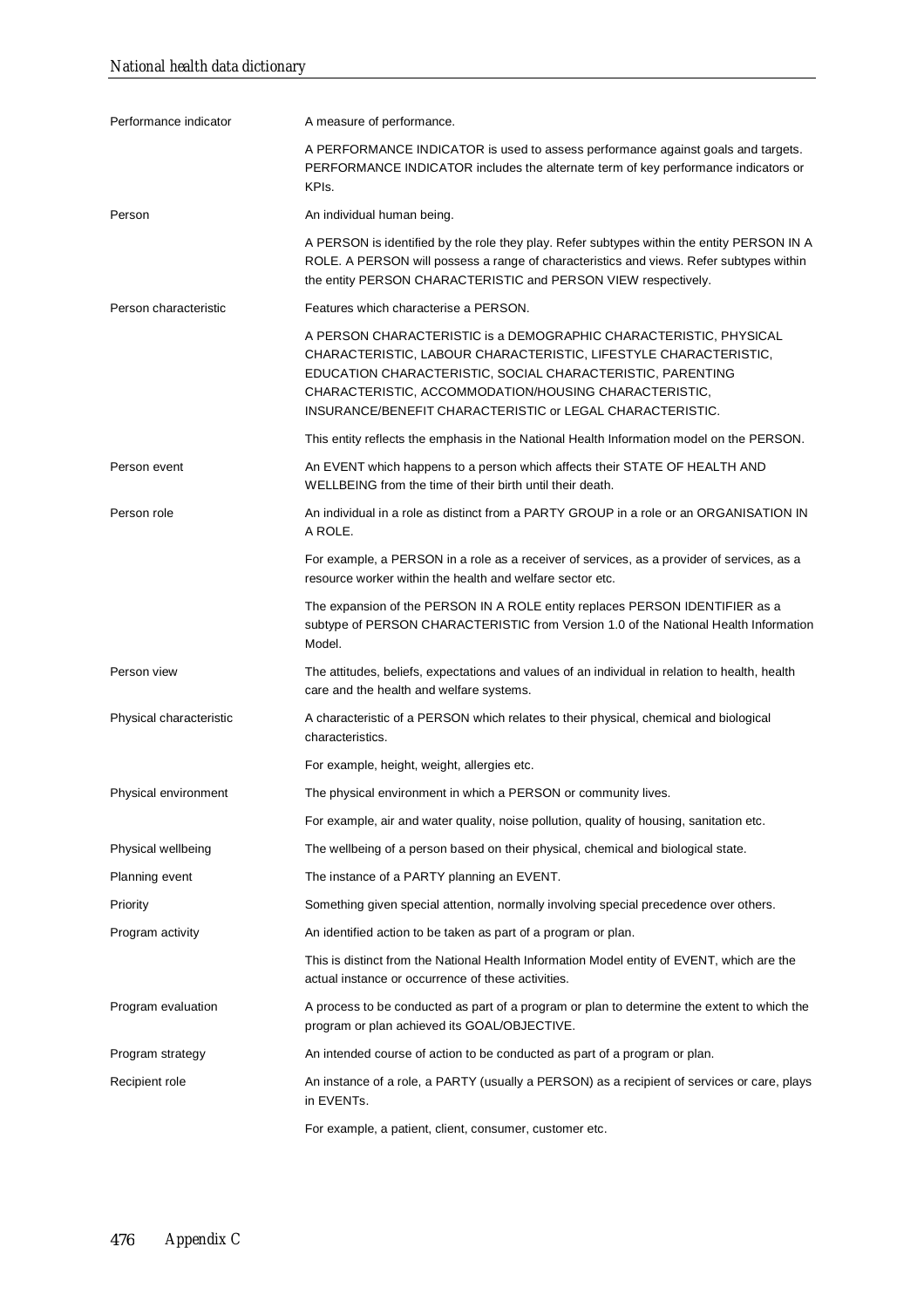| Recurrent expenditure                   | Expenditure incurred by a PARTY on a recurring basis for the provision of services,<br>excluding CAPITAL EXPENDITURE, but including indirect expenditure.                                                                                                            |
|-----------------------------------------|----------------------------------------------------------------------------------------------------------------------------------------------------------------------------------------------------------------------------------------------------------------------|
| Request for/entry into service<br>event | An instance of a request for services or an entry into a SERVICE DELIVERY SETTING from<br>one service provider to another.                                                                                                                                           |
| Research event                          | An instance of a PARTY undertaking research of interest to the health and welfare sector.                                                                                                                                                                            |
| Research role                           | An instance of a ROLE a PARTY plays in research activities.                                                                                                                                                                                                          |
| Resource                                | The material necessary for an activity.                                                                                                                                                                                                                              |
|                                         | For example, buildings, reusable and consumable items, financial resources and people,<br>and the information or knowledge required.                                                                                                                                 |
| Resource role                           | An instance of a ROLE a PERSON plays in the management, allocation and use of<br>RESOURCES.                                                                                                                                                                          |
|                                         | For example, a manager, a cleaner, a computer programmer etc.                                                                                                                                                                                                        |
|                                         | A PERSON in a RESOURCE ROLE excludes individuals providing health and welfare<br>services.                                                                                                                                                                           |
| Screening event                         | An instance of a PARTY's involvement in a SCREENING EVENT.                                                                                                                                                                                                           |
|                                         | For example, mammographic screening, a Pap smear etc.                                                                                                                                                                                                                |
| Self help event                         | A PERSON actively seeking help, education or assistance or participating in activities of<br>interest to the health and welfare sector.                                                                                                                              |
|                                         | For example, attending a quit smoking course, modification of one's diet etc.                                                                                                                                                                                        |
| Service delivery setting                | A description of a setting where health and welfare services are delivered.                                                                                                                                                                                          |
|                                         | For example, a birthing centre, child care centre or hospital emergency department etc.                                                                                                                                                                              |
| Service funder role                     | An instance of a role, an ORGANISATION, as a health and welfare service funder, plays in<br>EVENTs.                                                                                                                                                                  |
| Service provider role                   | The instance of a role, a PERSON, PARTY GROUP or ORGANISATION plays in the<br>provision of health and welfare services or the health and welfare services that a PERSON,<br>PARTY GROUP or ORGANISATION provides.                                                    |
|                                         | This includes PERSONs, PARTY GROUPs, and ORGANISATIONs who are formally<br>nominated as service providers (for example nurses and general practitioners) and<br>PERSONs, PARTY GROUPs, and ORGANISATIONs who provide voluntary or informal<br>care.                  |
| Service provision event                 | An instance of the provision of a HEALTH AND WELFARE SERVICE EVENT by a service<br>provider to a PERSON or PARTY GROUP.                                                                                                                                              |
|                                         | For example, treatment, conduct of tests, counselling etc.                                                                                                                                                                                                           |
| Service purchaser role                  | An instance of a ROLE, an ORGANISATION, as a health and welfare service purchaser,<br>plays in EVENTs.                                                                                                                                                               |
| Service support event                   | A planned or actual event which occurs within the domain of a service provider but which is<br>not directly related to the care of PERSON.                                                                                                                           |
|                                         | For example, recruitment, building material acquisition, building maintenance etc.                                                                                                                                                                                   |
| Setting                                 | A description of where something happens.                                                                                                                                                                                                                            |
|                                         | SETTING differs from LOCATION in the National Health Information Model, as an EVENT<br>may occur at the LOCATION of 'Corner of Jones and Smith Streets, SomeCity, WA' (the<br>LOCATION), but it may be better known and more relevant as 'a hospital' (the SETTING). |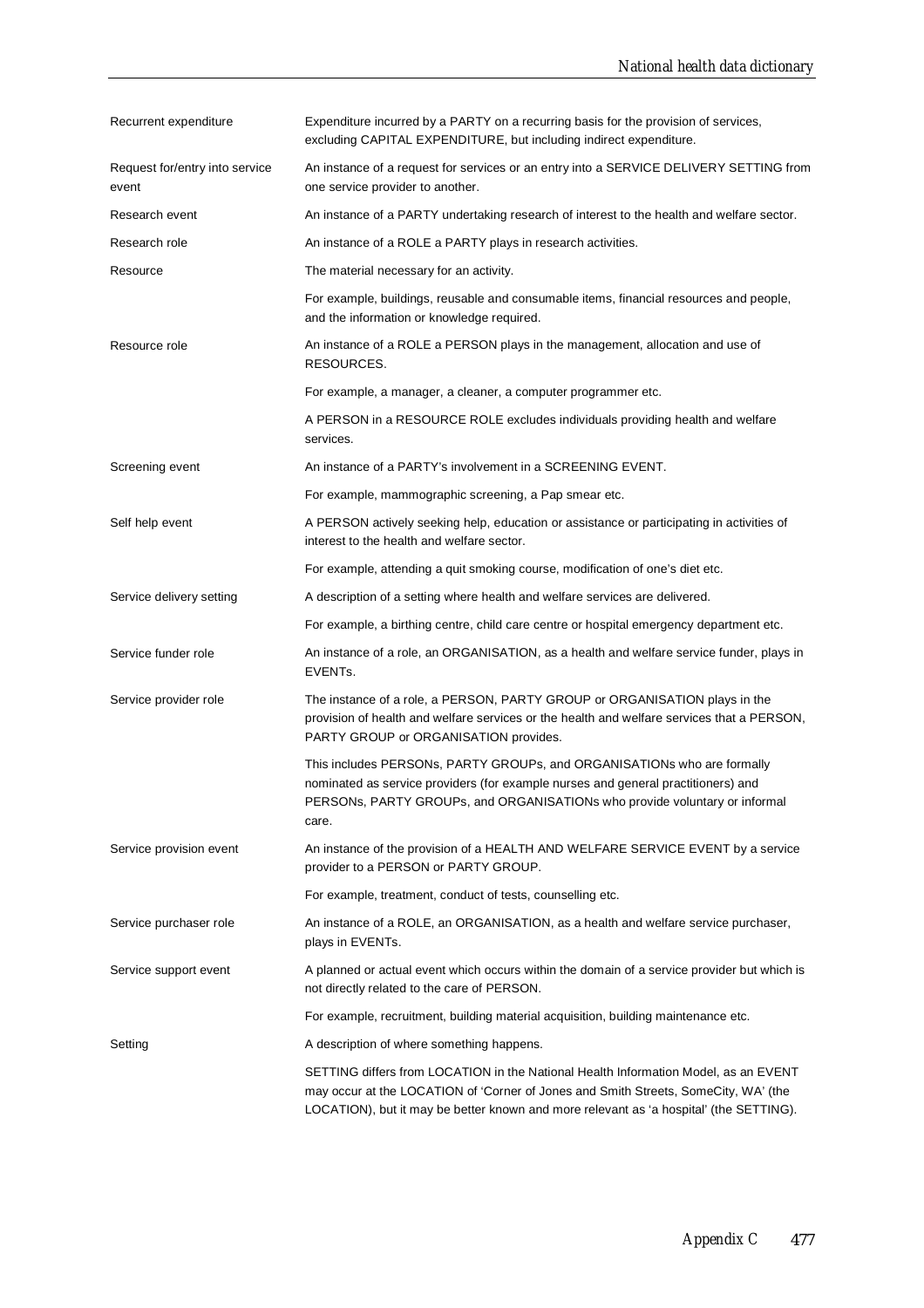| Social characteristic         |                                                                                                                                                                                                                                 |
|-------------------------------|---------------------------------------------------------------------------------------------------------------------------------------------------------------------------------------------------------------------------------|
|                               | A specific social characteristic of a PERSON.                                                                                                                                                                                   |
|                               | For example, marital status, language spoken in the home, next of kin etc.                                                                                                                                                      |
| Social environment            | The social environment in which a PERSON or community lives including the JUDICIAL<br>SYSTEM, the EDUCATIONAL SYSTEM or a COMMUNITY ORGANISATION.                                                                               |
| Social wellbeing              | The wellbeing of a PERSON, based on their interaction with other people.                                                                                                                                                        |
|                               | For example, a PERSON's experience with discrimination, racism, violence, family-related<br>matters, gambling or drinking problems.                                                                                             |
| Specific resource item        | The resources used in the production and delivery of health and welfare services, be they<br>material, financial, human or information.                                                                                         |
|                               | The SPECIFIC RESOURCE ITEM entity provides for the actual instances of these<br>resources.                                                                                                                                      |
| Spiritual wellbeing           | The wellbeing of a person, based on their perception of or relationship to sacred or religious<br>theory.                                                                                                                       |
| Standard                      | An accepted or approved example of something against which others are judged or<br>measured.                                                                                                                                    |
|                               | Compare with BENCHMARK.                                                                                                                                                                                                         |
| State of health and wellbeing | The measured, assessed or perceived health and wellbeing of a PARTY (usually a<br>PERSON) recorded in aggregate (for example the total wellbeing of a PARTY) or<br>component terms (for example a diagnosed illness).           |
|                               | For example, SF-36 instrument of health status measurement, an illness diagnosis, an<br>injury, enough money to buy food, ability to look after oneself etc.                                                                    |
|                               | The STATE OF HEALTH AND WELLBEING entity replaces the STATE OF WELLBEING<br>entity in Version 1.0 of the National Health Information Model.                                                                                     |
| Stated outcome                | The information recorded by a PARTY in a role about an OUTCOME which has occurred, as<br>distinct from an OUTCOME which was planned or expected. The STATED OUTCOME is<br>distinguished as an entity from the EXPECTED OUTCOME. |
| Surveillance/monitoring event | The instance of a surveillance or monitoring EVENT within the health and welfare sectors.                                                                                                                                       |
|                               | For example, the conduct of a national/State survey, the establishment of a cancer registry<br>etc.                                                                                                                             |
| Value                         | The VALUEs of a PERSON about health, health care and the health and welfare sectors.                                                                                                                                            |
| Vision/mission                | The highest level statement of why something is to happen or where a situation or<br>organisation should be in a set period of time. Vision or mission statements normally contain<br>the aspirations of those stating them.    |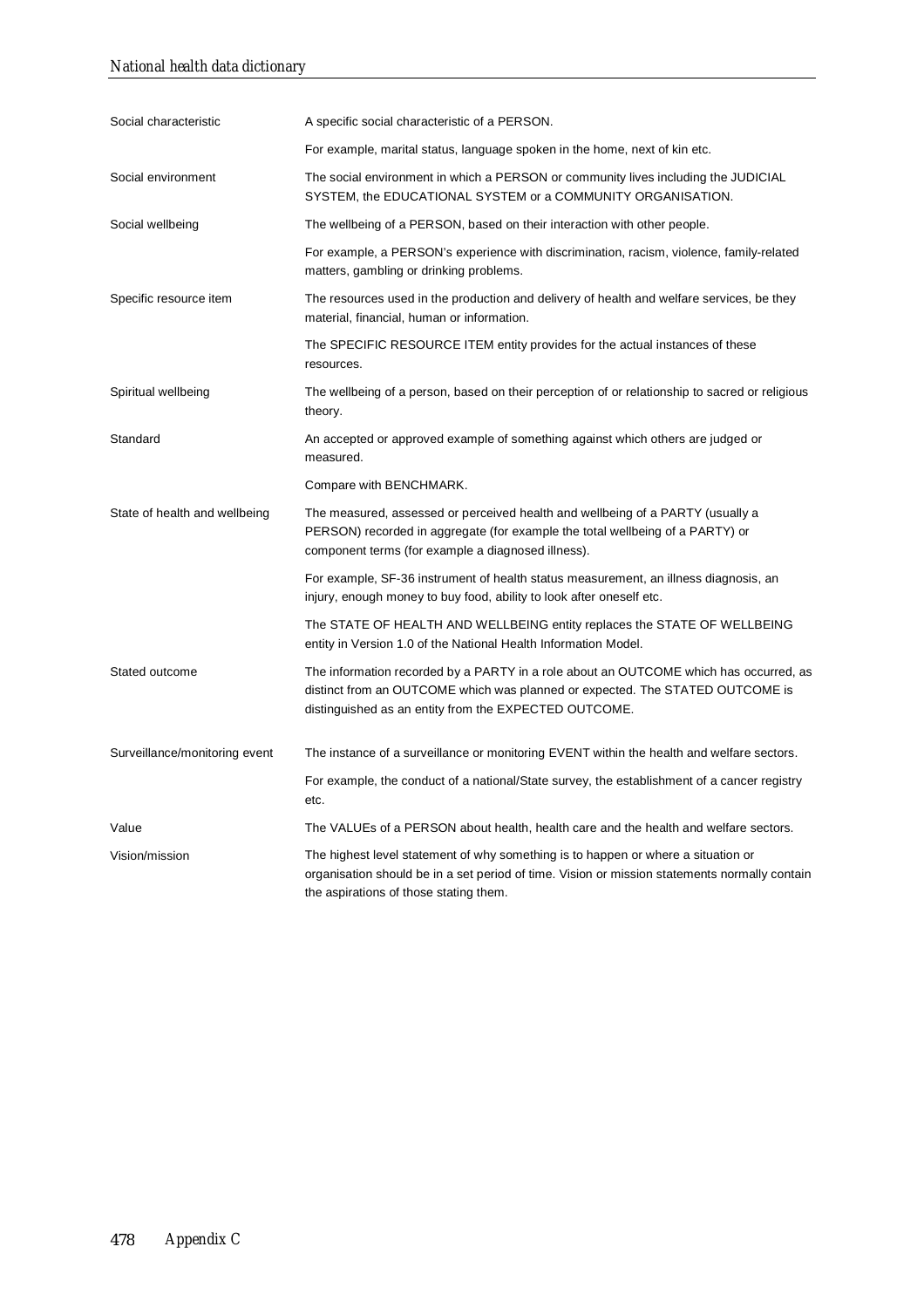# **Appendix D: Cross-classificatory variables – Staffing Category**

The following definitions of staffing categories used in the data elements Full-time equivalent staff and Salaries and wages are presented in an abbreviated form in Version 7.0 of the *National health data dictionary*. For a more detailed list containing Australian Standard Classification of Occupations categories included under the definition, see previous versions of the dictionary.

| <b>C1: Staffing category</b>                 | <b>Definition</b>                                                                                                                                                                                                                                                                                                                                                                                                                                                                                             |
|----------------------------------------------|---------------------------------------------------------------------------------------------------------------------------------------------------------------------------------------------------------------------------------------------------------------------------------------------------------------------------------------------------------------------------------------------------------------------------------------------------------------------------------------------------------------|
| C1.1: Salaried Medical Officers              | Medical officers employed by the hospital on a full-time or part-time salaried basis. This<br>excludes visiting medical offices engaged on an honorary, sessional or fee for service basis.                                                                                                                                                                                                                                                                                                                   |
|                                              | This category includes salaried medical officers who are engaged in administrative duties<br>regardless of the extent of that engagement (for example clinical superintendent and<br>medical superintendent).                                                                                                                                                                                                                                                                                                 |
| C1.2 Registered Nurses                       | Registered nurses include persons with at least a three-year training certificate and nurses<br>holding post-graduate qualifications. Registered nurses must be registered with the<br>State/Territory registration board. This is a comprehensive category and includes community<br>mental health, general nurse, intellectual disability nurse, midwife (including pupil midwife),<br>psychiatric nurse, senior nurse, charge nurse (now unit manager), supervisory nurse and<br>nurse educator.           |
|                                              | This category also includes nurses engaged in administrative duties no matter what the<br>extent of their engagement, for example, directors of nursing and assistant directors of<br>nursing.                                                                                                                                                                                                                                                                                                                |
| C1.3: Enrolled nurse                         | Enrolled nurses are second-level nurses who are enrolled in all States except Victoria where<br>they are registered by the State registration board to practise in this capacity. Includes<br>general enrolled nurse and specialist enrolled nurse (for example mothercraft nurses in<br>some States).                                                                                                                                                                                                        |
| C1.4: Establishment-based<br>student nurses  | Student nurses are persons employed by the establishment currently studying in years one<br>to three of a three-year certificate course. This includes any person commencing or<br>undertaking a three-year course of training leading to registration as a nurse by the State or<br>Territory registration board. This includes full-time general student nurse and specialist<br>student nurse, such as mental deficiency nurse, but excludes practising nurses enrolled in<br>post-basic training courses. |
| C1.5: Trainee/pupil nurse                    | Trainee/pupil nurse includes any person commencing or undertaking a one-year course of<br>training leading to registration as an enrolled nurse on the State/Territory registration board<br>(includes all trainee nurses).                                                                                                                                                                                                                                                                                   |
| C1.6: Other personal care staff              | This category includes attendants, assistants or home assistance, home companions, family<br>aides, ward helpers, wardsmen, orderlies, ward assistants and nursing assistants engaged<br>primarily in the provision of personal care to patients or residents, who are not formally<br>qualified or undergoing training in nursing or allied health professions.                                                                                                                                              |
| C1.7: Diagnostic and health<br>professionals | Qualified staff (other than qualified medical and nursing staff) engaged in duties of a<br>diagnostic, professional or technical nature (but also including diagnostic and health<br>professionals whose duties are primarily or partly of an administrative nature). This category<br>includes all allied health professionals and laboratory technicians (but excludes civil<br>engineers and computing staff).                                                                                             |
| C1.8: Administrative and clerical<br>staff   | Staff engaged in administrative and clerical duties. Medical staff and nursing staff, diagnostic<br>and health professionals and any domestic staff primarily or partly engaged in administrative<br>and clerical duties are excluded. Civil engineers and computing staff are included in this<br>category.                                                                                                                                                                                                  |
| C1.9: Domestic and other staff               | Domestic staff are staff engaged in the provision of food and cleaning services including<br>domestic staff primarily engaged in administrative duties such as food services manager.<br>Dieticians are excluded.                                                                                                                                                                                                                                                                                             |
|                                              | This category also includes all staff not elsewhere included (primarily maintenance staff,<br>tradespersons and gardening staff).                                                                                                                                                                                                                                                                                                                                                                             |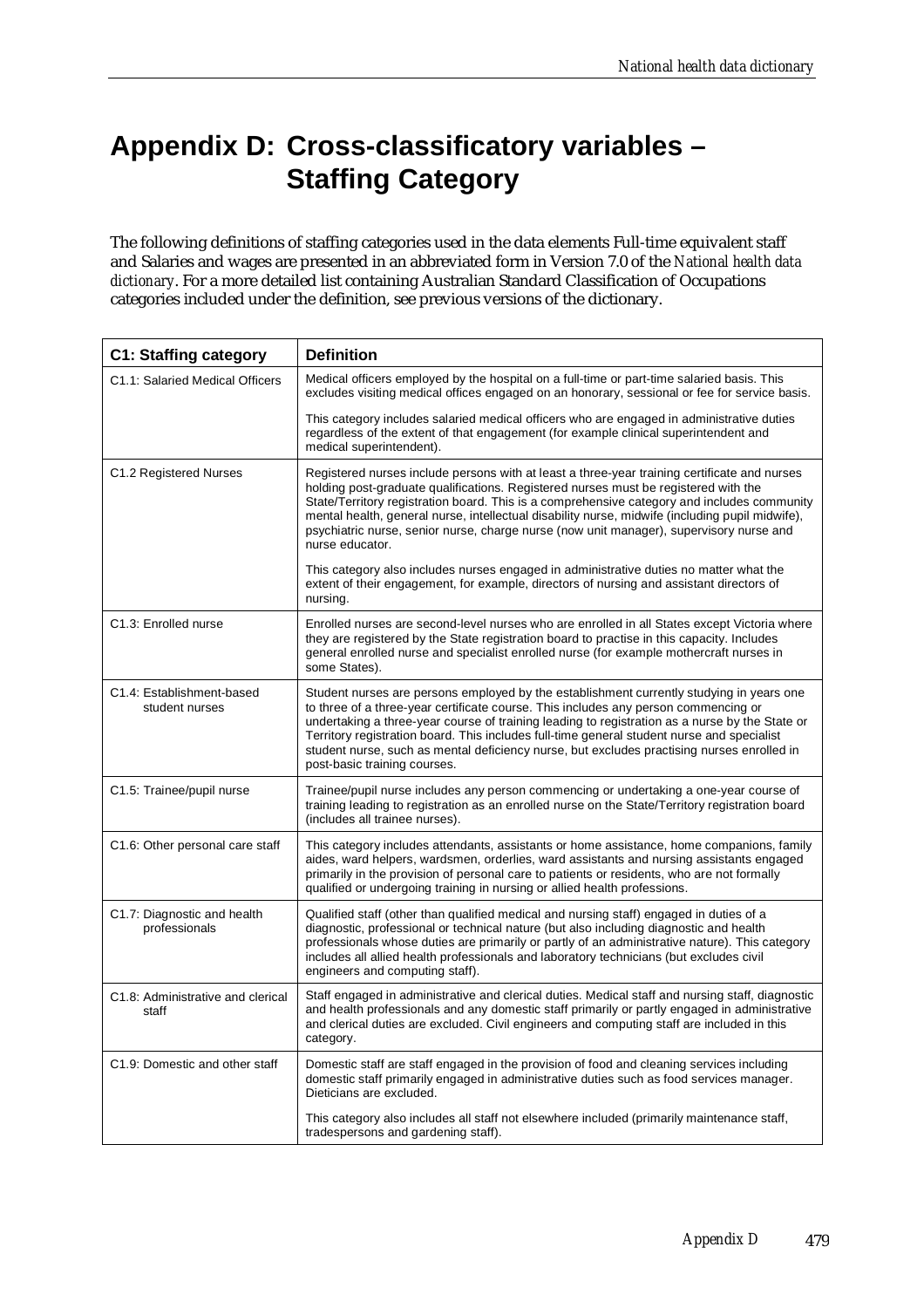### **Appendix E: Establishment – activity definitions**

The objective of data definitions related to the activities of health care establishments is to enable a description of health service systems, including the type of care delivered at the level of the establishment.

The unit of enumeration is a separately administered establishment. The term establishment is used in a very broad sense to mean organisational units, whether institutions, organisations or communitybased services, which provide health services. Establishments are considered to be separately administered if managed as an independent unit in terms of financial, budgetary and activity. The term establishment thus covers conventional establishments such as hospitals, nursing homes and community health centres, but is also used to cover organisations providing services in the community (for example domiciliary nursing services) or support services to other establishments (for example a centralised pathology laboratory service). The situation where establishment-level data for components of an area health service are not available separately at a central authority is not grounds for treating such a group of establishments as a single establishment unless such data are not available at any level in the health care system.

Two major measures of service provision are defined for each establishment. They are the recording of services by type of episode (admitted patients) and by service type (non-admitted patients). As there are no nationally agreed data definitions at the person-level for non-admitted patients or for outreach/community clients, definitions for non-admitted patient activity are based on a cost centre or functional unit approach; that is, where the service was performed rather than the procedure or the diagnosis of the patient.

The activity for **acute care hospitals** is represented as a count of separations and patient-days for admitted patients according to the treatment mode categories same-day and overnight-stay.

The number of separations for renal dialysis and endoscopy and related procedures are identified separately for admitted and non-admitted patients. This enables comparison of the provision of these services across institutional settings, whether these patients are admitted or treated as non-admitted patients.

Separations and patient-days for admitted patients are contrasted with an occasion of service or group session as a measure of non-admitted patient activity. It is recognised that the comparison of these as a measure of activity is not ideal but it will be used until a more comprehensive set of definitions is developed to describe patients treated and non-admitted patient activity.

The number of separations, patient days and occasions of service is the measure of activity for sameday establishments and for acute hospitals. The number of separations is expected to equal the number of patient days. It is expected that many of the services would not be provided by the sameday establishments.

The definition and counting of separations and patient-days for **public psychiatric and alcohol and drug treatment centres** is the same as for the acute care hospitals, except that the treatment mode category is expanded to distinguish between short-stay and long-stay patients. This is to reflect the greater percentage of patients with extended lengths of stay in these institutions.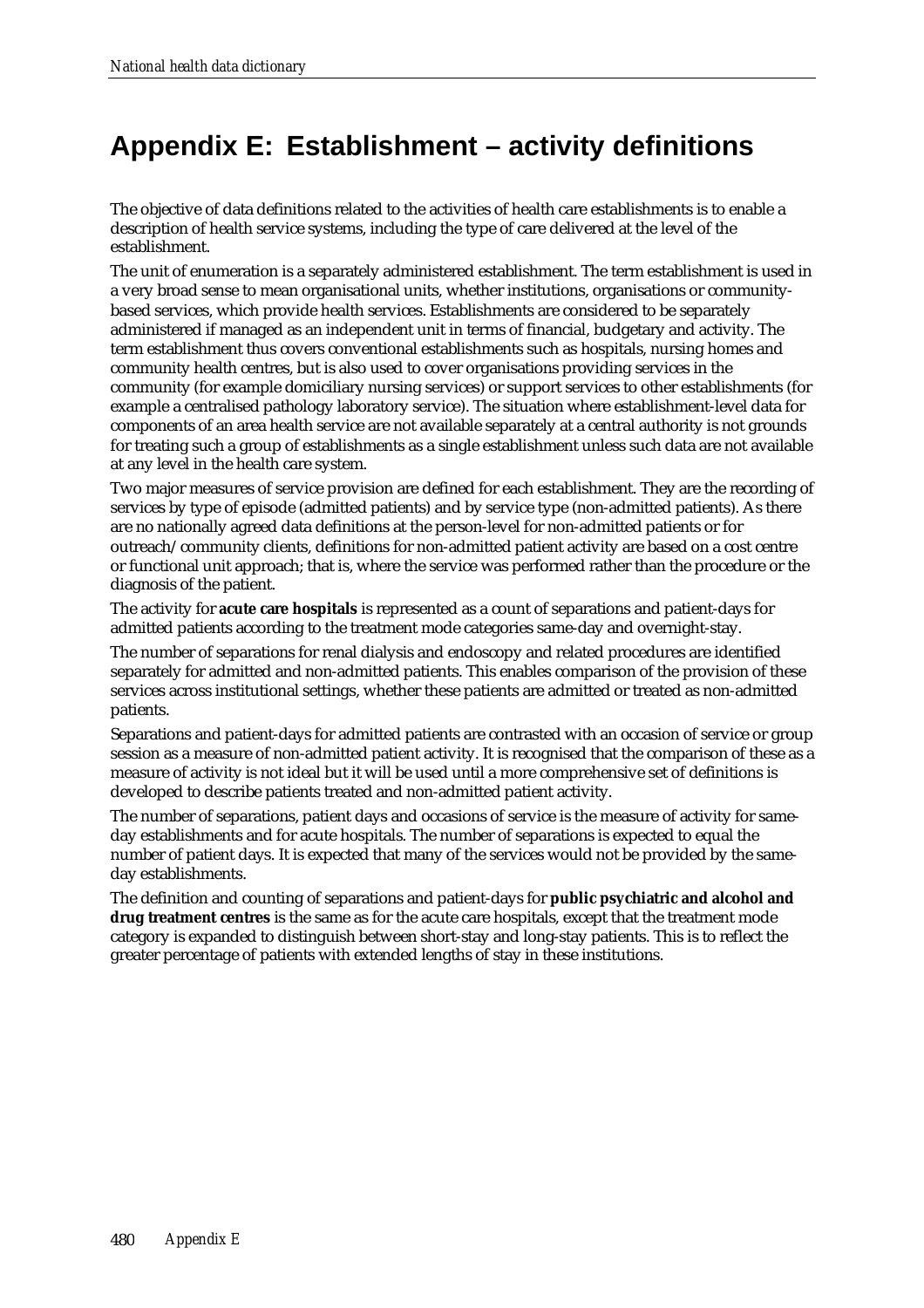### **Appendix F: Establishment – resource use definitions**

The use of resources (facilities, financial and human) in health services is a major focus of interest to all users of information published using the definitions contained in the *National health data dictionary*. To enable a comprehensive picture of resource use to be obtained requires uniform data definitions on health care institutions of the States. Territories, the Commonwealth and the private sector. The main categories of resource data that are defined at the establishment level are:

- establishment characteristics (type and location)
- staffing data (full-time equivalent staff)
- recurrent expenditure (salary and non-salary)
- revenue.

Significant measures of resources not included above are capital expenditure, physical details and monetary values of major buildings, facilities, equipment, plant and so on. Capital expenditure is included in the *National health data dictionary* at the system level (see Appendix G), but the formation of detailed uniform data definitions to describe items relating to facilities and equipment have yet to be agreed on and implemented. The classification of the type of establishment is currently under review by a working group (Organisational Units Working Group) which is expected to report to the National Health Data Committee in 1998.

#### **Financial aspects**

The establishment of the national minimum data sets was not seen as an appropriate vehicle for undertaking a review of national accounting practice. During the formation of the definitions it was inevitable that some aspects of accounting practice were discussed (for example offsetting practices). The *National health data dictionary* makes reference to established accounting standards with Accounting Standard 17 in relation to financial and operating leases and Accounting Standard 4 in relation to the depreciation of non-current assets. The absence of completely uniform accounting standards and practices for health institutions between States and Territories and within States and Territories limits the comparability of financial data. The Directors of Finance of the State and Territory government health authorities are developing national expenditure reporting standards, particularly with regard to hospitals.

#### **Standard national health expenditure definitions**

The development of agreed definitions on the major areas of health expenditure is being undertaken under the National Health Information Work Program. A set of definitions has been adopted by the Australian Bureau of Statistics for use in public finance statistics and is being discussed and refined in consultation with key stakeholders, including State and Territory government directors of finance.

#### **Boundaries between capital and recurrent expenditure**

Some differences exist in the practice of differentiating between capital and recurrent expenditure in the States and Territories. The definition of capital expenditure is included in the dictionary and recurrent expenditure is implicitly defined as that part of total expenditure which is not capital expenditure. The major difference with regard to capital expenditure between the States and Territories is in regard to the level of capitalisation. The dictionary states that 'the minimum level for capitalisation is no higher than \$5000', and some States use \$5000 but others use \$1000 or even lower in some cases.

#### **Offsetting practices**

As a general rule, offsetting revenue against related expenditure is not good accounting practice and both gross revenue and gross expenditure should be reported. However, it is recognised that there are circumstances (such as hospital to hospital transfers/services) where offsetting is done to avoid the duplication of costs. Where it is difficult to identify specific costs in relation to inter-hospital transfers, the practice of bringing in revenue to inter-hospital services through recoveries is considered acceptable.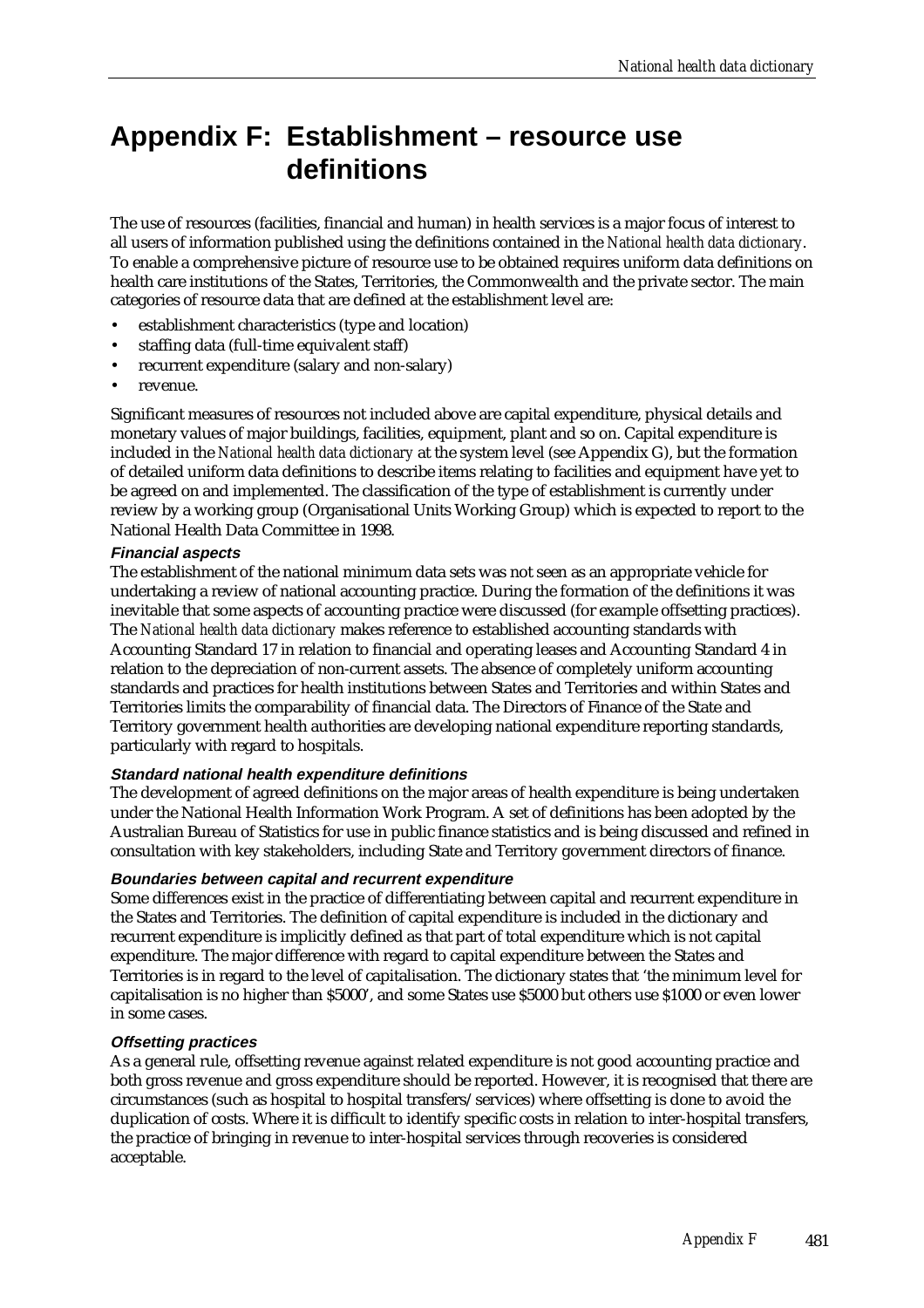# **Appendix G: System-level resource definitions**

System-level definitions relate to the entire institutional sector, such as public hospitals, or domiciliary nursing services, at the State, Territory, or Commonwealth level (whichever is the highest level of overall administration of the system). The data definitions in the *National health data dictionary* at the system or State health authority level are related to capital expenditure and indirect health care expenditure.

#### **Capital expenditure**

A working party of the National Health Data Committee developed a new definition of capital expenditure during 1994. The National Health Information Management Group agreed that both the new definition (previously known as item S1b) and the former definition (previously known as item S1a) will be current in the dictionary until all relevant jurisdictions have implemented accrual accounting procedures.

#### **Indirect health care expenditure**

The system-level definitions represent expenditure on health care that cannot be directly related to programs operated by a particular establishment but can be indirectly related to the admitted patients, residents, non-admitted patients, non-residents and community/outreach patients served by that establishment. These definitions are designed to improve the overall picture of health expenditure and to assist in understanding differences in costs for similar establishments in different States and regions. They are also designed to detect differences in the extent to which support services and other services to resident/admitted patients and non-admitted patients of an establishment may be provided by the establishment itself, at a State level or by other organisations. This concept will be reviewed by the National Health Data Committee during 1998.

#### **Glossary of terms**

The following glossary of terms supports the definitions of capital expenditure.

#### Asset

An asset is the service potential and/or future economic benefits controlled by the reporting entity as a result of past transactions or other past events including:

- physical assets
	- current physical assets
	- non-current physical assets
- intangible assets.

The 'service potential' of an asset is its economic utility to the entity, based on the total benefit expected to be derived by the entity from the use and/or through subsequent disposal of the asset.

#### Financial asset

A financial asset is an asset that has a counterpart liability in the books of another accounting entity. For the purpose of the *National health data dictionary*, financial assets are excluded.

#### **Control**

The recognition of an asset is based on the test of control rather than ownership. This may result in assets being recognised by a reporting agency that is not the registered owner (for example denominational/third schedule/non-profit hospitals). Control is the capacity of the entity to benefit from the asset in pursuit of the entity objectives and to deny or regulate the access of others to that benefit. Ownership of an asset occurs when the asset is purchased by or donated to an entity. Acquisition means undertaking the risks and receiving the rights to future benefits, as would be conferred with ownership, in exchange for a cost of acquisition.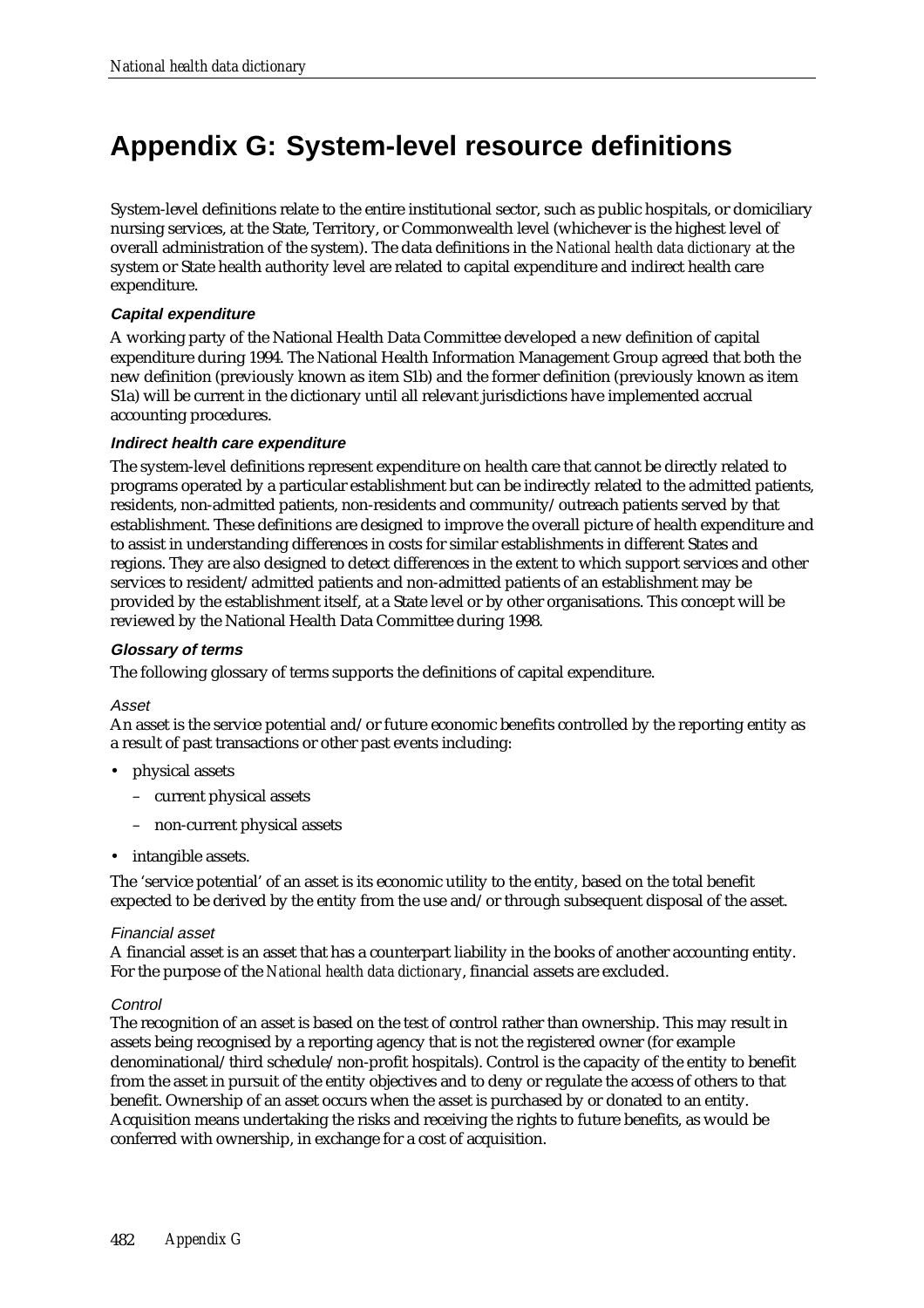Note: In cases where there is a building providing public health services under government control situated on land owned by a non-profit organisation, the value of the building should be included as a public asset, but not that of the land.

#### Asset capitalisation

Asset capitalisation occurs when an item of expenditure meets the criteria of an asset and is:

- recorded in the books of an entity
- recorded in an asset management system and depreciated, and
- the minimum level for capitalisation is no higher than \$5000.

#### Asset disposal

When an asset is considered unserviceable, obsolete or in excess of probable requirements it is disposed of using designated procedures. The asset is removed from both the entity's asset management system and the book of accounts.

#### Asset enhancement

Expenditure on an existing asset is to be treated as an enhancement where there has been an effective and significant increase in the present or planned service potential of the asset. If the increase in service potential is incidental to some necessary maintenance and the incremental level will not be used in the foreseeable future, the expenditure would be more appropriately classified as maintenance.

Service potential has three components:

*Service capacity*: the expenditure increases the capacity to provide services and meet increases in demand for the asset's services.

*Service quality:* improvement in the standard of the service provided, including efficiency improvements such as cost reductions, can represent an enhancement to an existing asset.

*Useful life*: the initial assessment of an asset's useful life will have assumed that certain maintenance expenditure (both routine and major periodic) would be necessary for the asset to achieve its anticipated useful life. An expenditure can only be accounted for as an enhancement if it increases (rather than assumes the achievement of) the asset's pre-determined useful life. This would include major work undertaken to extend the service potential of an asset, recognising that its function may change (for example refurbishment). It may result in a need to re-assess the life span of the asset.

#### Grouped assets

Most assets, particularly system assets, consist of a number of components. In principle, each component can provide service potential or future economic benefit and can therefore be classified as an asset. In practice, however, the key criterion for a separate asset is an independent operating unit whose components function as a cohesive whole to provide a common service. Such a unit is referred to as a 'grouped asset'.

For example, a computer network operates as a cohesive whole yet it may contain individual personal computers that can also operate independently. A network of roads, a water sewerage system, an electricity distribution system and a communications network are examples of extensive and integrated components operating as part of a total asset system. Another example of a group of assets used together to provide a common service is office furniture and equipment.

Grouped assets (including network assets) should be primary units for accounting recognition because their components function as a cohesive whole to provide a common service. This is subject to the capitalisation threshold.

The threshold tests should be applied to individual assets as well as grouped assets. The cost of each item making up a set of office furniture or of each computer in a computer network may be less than the capitalisation threshold, but if the total cost of the network or grouped asset exceeds the threshold, each item should be capitalised.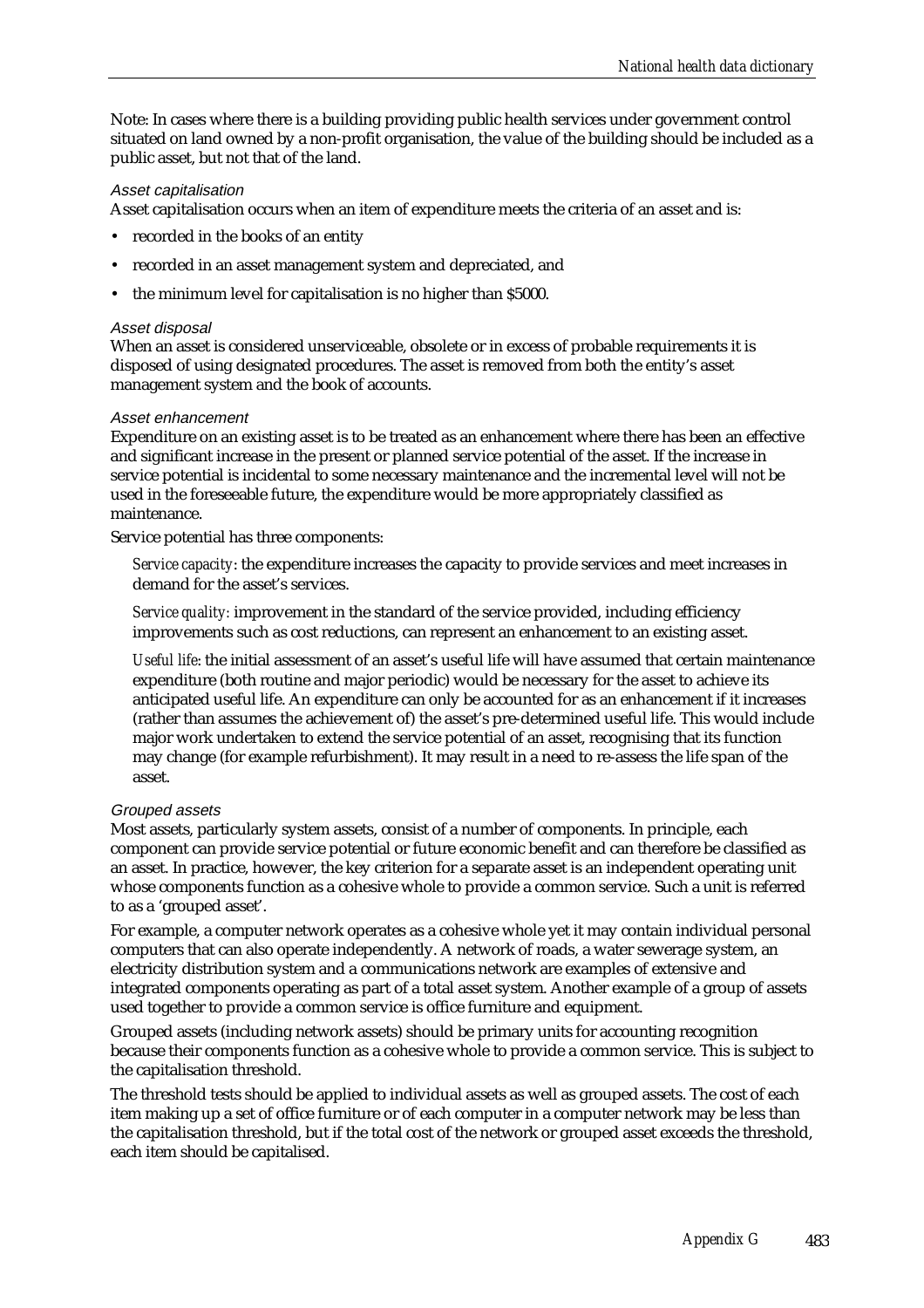#### Cost of acquisition

The purchase consideration (price) paid for an asset plus any costs incidental to the acquisition. The cost of an asset must include (where appropriate):

- installation
- commissioning
- transport
- customs duty
- any other incidental costs.

Interest and other finance costs incurred in acquiring the service potential embodied in an asset (for example exchange fluctuations on loans) should not be included in the acquisition cost of that asset.

#### Asset construction

The following costs should be included in relation to construction of an asset.

- Costs that relate directly to the construction of an asset, including:
	- direct labour and material costs
	- depreciation of physical non-current assets used on construction of the asset, and
	- set up costs directly related to the construction of an asset.
- Costs that are reliably attributable to the construction activity and are capable of being allocated on a reasonable basis to specific assets, including:
	- purchasing administration costs
	- insurance
	- costs of design and technical activities, and
	- project overheads (such as direct administration and holding costs of the project).
- The following costs, which related to activities of the agency or asset construction generally, but not specific to the asset being constructed, should be excluded as they cannot be reliably attributed to the asset:
	- general administration costs, and
	- depreciation of plant and equipment not related to construction activities (including idle plant and equipment).

#### Lease

A grant or possession of an asset for a stated period of time at specified rentals and subject to various conditions. The registered proprietor has certain re-entry rights if the lessee defaults by not observing the conditions of the lease or by not paying the specified rentals.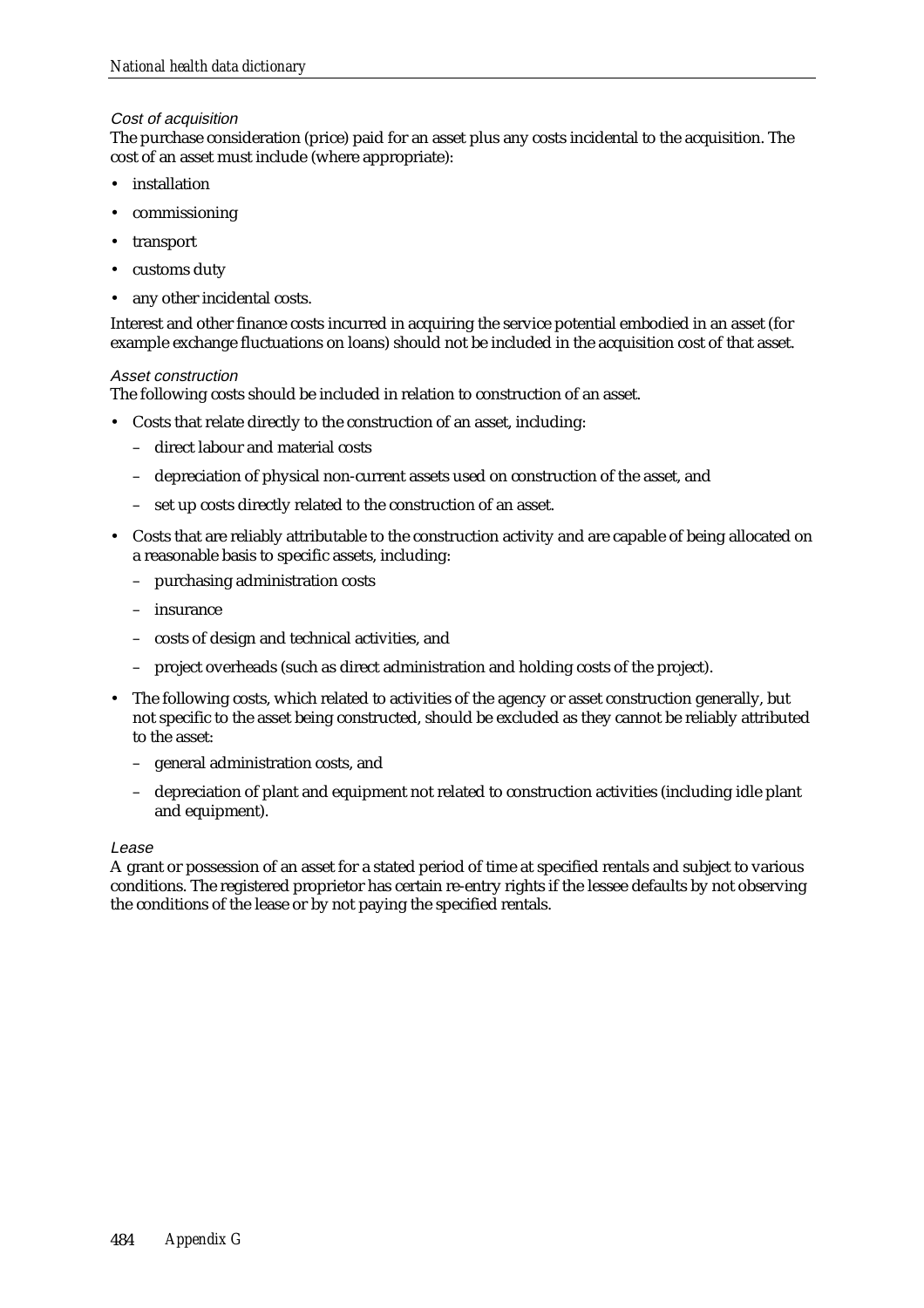### Appendix H: Data elements listed by previous 'P', 'A', 'E', and 'S' numbers

This section contains data elements from Version 6.0 that are included in Version 7.0, listed by the old 'P', 'A', 'E' and 'S' numbering system. This list does not include data element concepts, and new elements for Version 7.0, as these do not have P, A, E or S numbers allocated to them.

| DE#             | <b>DATA ELEMENT NAME</b> | Page no. |  |  |
|-----------------|--------------------------|----------|--|--|
|                 | 'A' Items                |          |  |  |
| A1              |                          |          |  |  |
| A2              |                          |          |  |  |
| A3              |                          |          |  |  |
| A4              |                          |          |  |  |
| A <sub>5</sub>  |                          |          |  |  |
| A6              |                          |          |  |  |
| A7, A8          |                          |          |  |  |
| A <sub>9</sub>  |                          |          |  |  |
| A10             |                          |          |  |  |
| A11             |                          |          |  |  |
| A12             |                          |          |  |  |
| 'E' Items       |                          |          |  |  |
| E <sub>1</sub>  |                          |          |  |  |
| E <sub>2</sub>  |                          |          |  |  |
| E3              |                          |          |  |  |
| E4              |                          |          |  |  |
| E <sub>5</sub>  |                          |          |  |  |
| E7              |                          |          |  |  |
| E8              |                          |          |  |  |
| E9              |                          |          |  |  |
| E <sub>10</sub> |                          |          |  |  |
| E11             |                          |          |  |  |
| E <sub>12</sub> |                          |          |  |  |
| E <sub>13</sub> |                          |          |  |  |
| E <sub>14</sub> |                          |          |  |  |
| E <sub>15</sub> |                          |          |  |  |
| E <sub>16</sub> |                          |          |  |  |
| E <sub>17</sub> |                          |          |  |  |
| E <sub>18</sub> |                          |          |  |  |
| E <sub>19</sub> |                          |          |  |  |
| E <sub>20</sub> |                          |          |  |  |
| E21             |                          |          |  |  |
| E <sub>22</sub> |                          |          |  |  |
| E23             |                          |          |  |  |
| 'P' Items       |                          |          |  |  |
| P <sub>1</sub>  |                          |          |  |  |
| P <sub>1</sub>  |                          |          |  |  |
| P <sub>1</sub>  |                          |          |  |  |
| P <sub>1</sub>  |                          |          |  |  |
| P1              |                          |          |  |  |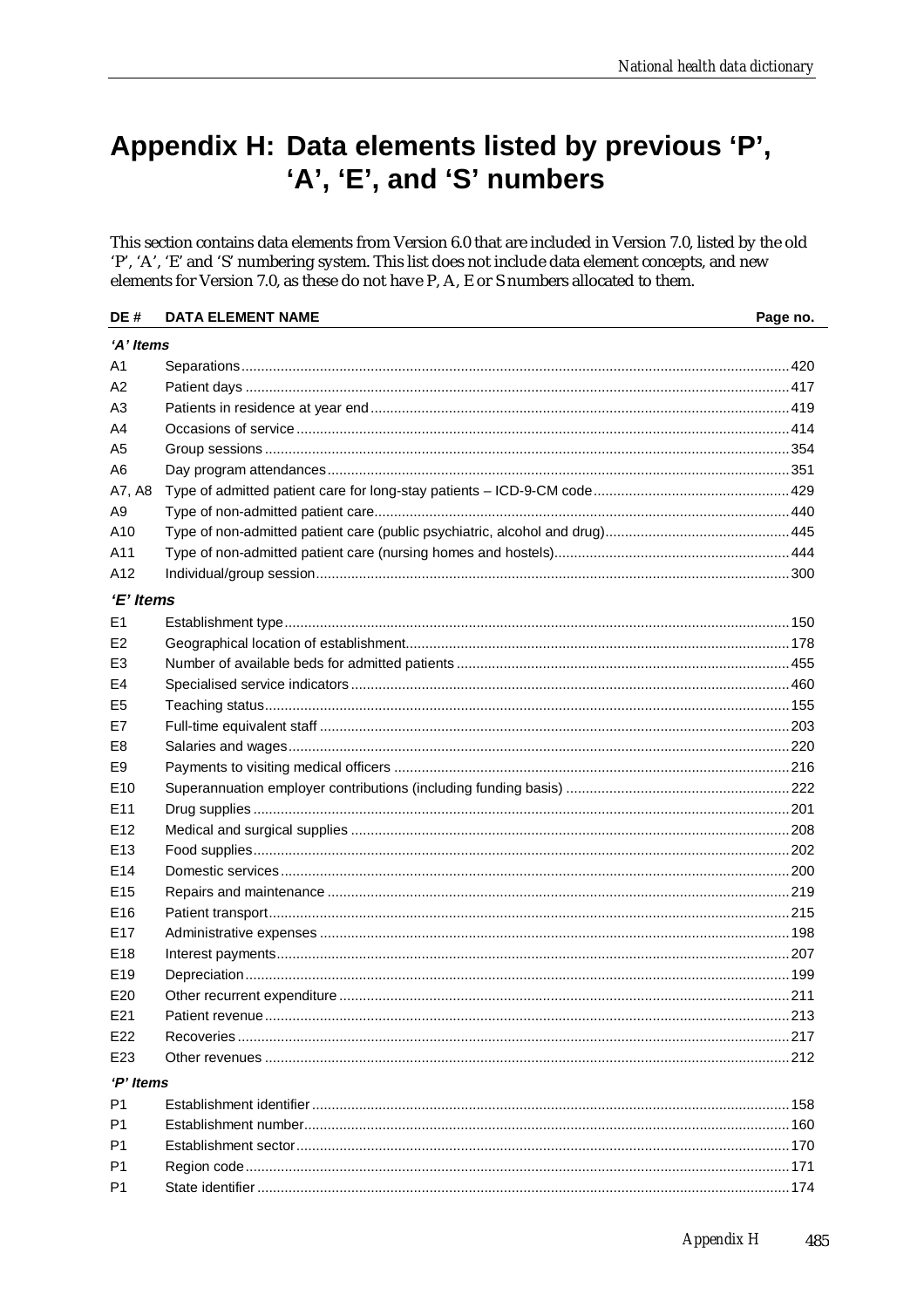| DE#               | <b>DATA ELEMENT NAME</b>                                                               | Page no. |
|-------------------|----------------------------------------------------------------------------------------|----------|
| P <sub>2</sub>    |                                                                                        |          |
| P <sub>3</sub>    |                                                                                        |          |
| P4                |                                                                                        |          |
| P5                |                                                                                        |          |
| P6                |                                                                                        |          |
| P7                |                                                                                        |          |
| P8                |                                                                                        |          |
| P9.               |                                                                                        |          |
| P <sub>10</sub>   |                                                                                        |          |
| P <sub>11</sub>   |                                                                                        |          |
| P <sub>12</sub>   |                                                                                        |          |
| P <sub>13</sub>   |                                                                                        |          |
| P <sub>14</sub>   |                                                                                        |          |
| P <sub>14</sub>   |                                                                                        |          |
| P <sub>15</sub>   |                                                                                        |          |
| P <sub>15</sub>   |                                                                                        |          |
| P <sub>16</sub>   |                                                                                        |          |
| P <sub>18</sub>   |                                                                                        |          |
| P <sub>19</sub>   |                                                                                        |          |
| P <sub>20</sub>   |                                                                                        |          |
| P <sub>20</sub>   |                                                                                        |          |
| P <sub>21</sub>   |                                                                                        |          |
| P <sub>23</sub>   |                                                                                        |          |
| P <sub>24</sub>   |                                                                                        |          |
| P <sub>25</sub>   |                                                                                        |          |
| P <sub>26</sub>   |                                                                                        |          |
| P <sub>27</sub> a |                                                                                        |          |
| P <sub>27</sub> b |                                                                                        |          |
| P <sub>28</sub>   |                                                                                        |          |
| P <sub>29</sub>   |                                                                                        |          |
| P <sub>29</sub>   |                                                                                        |          |
| P30               |                                                                                        |          |
| P31               |                                                                                        |          |
| P32               |                                                                                        |          |
| P35               |                                                                                        |          |
| P36               |                                                                                        |          |
| P37               |                                                                                        |          |
| P38               |                                                                                        |          |
| P39               |                                                                                        |          |
| P39               |                                                                                        |          |
| P39               |                                                                                        |          |
| P40               | Place of occurrence of external cause of injury - admitted patient - ICD-9-CM code 185 |          |
| P40               |                                                                                        |          |
| P41               |                                                                                        |          |
| P42               |                                                                                        |          |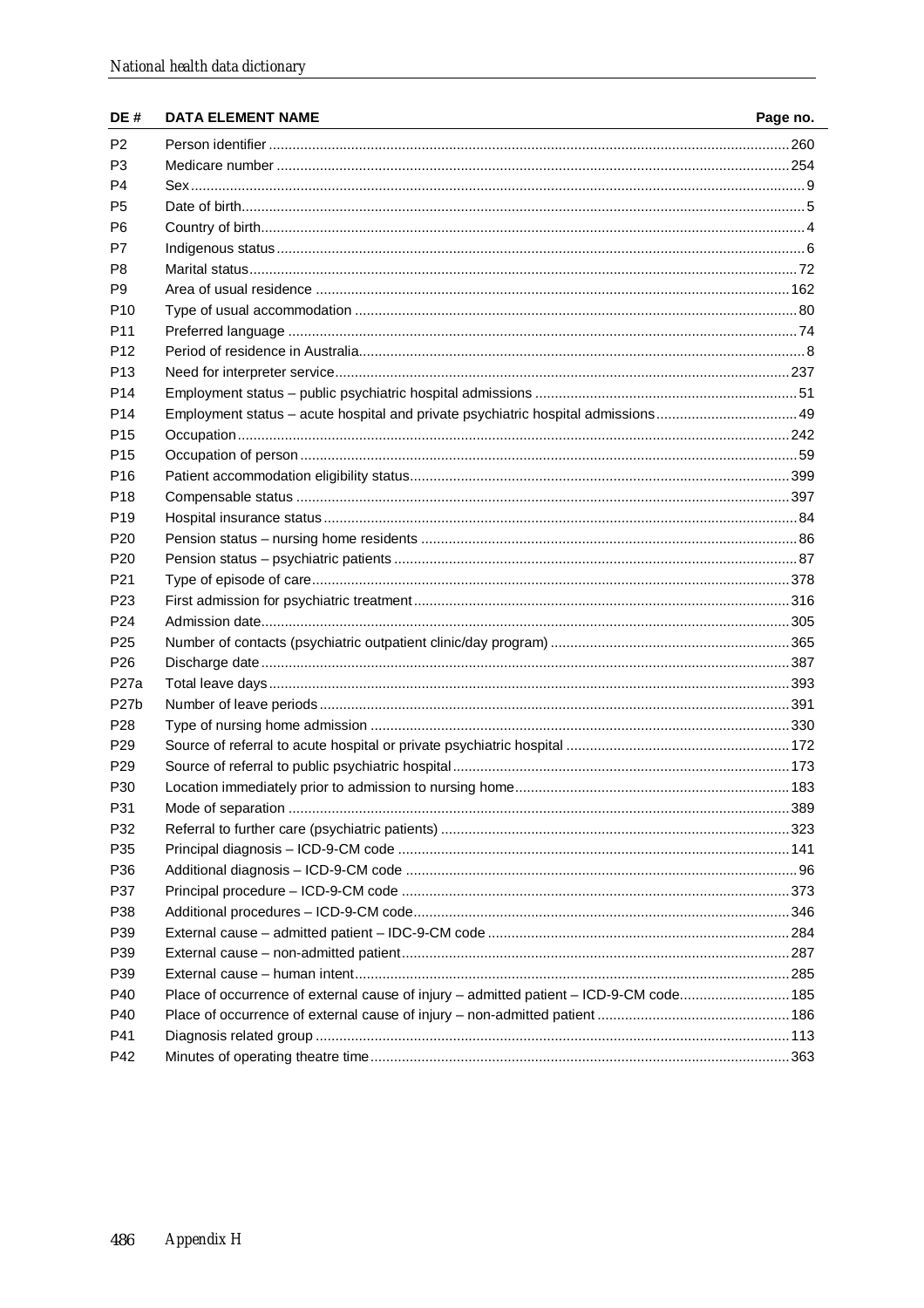| P <sub>51</sub><br>P <sub>52</sub><br>P <sub>53</sub><br>P <sub>54</sub><br>P <sub>55</sub><br>P <sub>56</sub><br>P <sub>57</sub><br>P <sub>58</sub><br>P <sub>59</sub><br>P <sub>59</sub><br>P60<br>P61<br>P62<br>P63<br>P64<br>P65<br>P66<br>P67<br>P68<br>P69<br>P70<br>P71<br>P72<br>P72<br>P72<br>P72<br>P73<br>P74<br>P75 | Page no. |
|---------------------------------------------------------------------------------------------------------------------------------------------------------------------------------------------------------------------------------------------------------------------------------------------------------------------------------|----------|
|                                                                                                                                                                                                                                                                                                                                 |          |
|                                                                                                                                                                                                                                                                                                                                 |          |
|                                                                                                                                                                                                                                                                                                                                 |          |
|                                                                                                                                                                                                                                                                                                                                 |          |
|                                                                                                                                                                                                                                                                                                                                 |          |
|                                                                                                                                                                                                                                                                                                                                 |          |
|                                                                                                                                                                                                                                                                                                                                 |          |
|                                                                                                                                                                                                                                                                                                                                 |          |
|                                                                                                                                                                                                                                                                                                                                 |          |
|                                                                                                                                                                                                                                                                                                                                 |          |
|                                                                                                                                                                                                                                                                                                                                 |          |
|                                                                                                                                                                                                                                                                                                                                 |          |
|                                                                                                                                                                                                                                                                                                                                 |          |
|                                                                                                                                                                                                                                                                                                                                 |          |
|                                                                                                                                                                                                                                                                                                                                 |          |
|                                                                                                                                                                                                                                                                                                                                 |          |
|                                                                                                                                                                                                                                                                                                                                 |          |
|                                                                                                                                                                                                                                                                                                                                 |          |
|                                                                                                                                                                                                                                                                                                                                 |          |
|                                                                                                                                                                                                                                                                                                                                 |          |
|                                                                                                                                                                                                                                                                                                                                 |          |
|                                                                                                                                                                                                                                                                                                                                 |          |
|                                                                                                                                                                                                                                                                                                                                 |          |
|                                                                                                                                                                                                                                                                                                                                 |          |
|                                                                                                                                                                                                                                                                                                                                 |          |
|                                                                                                                                                                                                                                                                                                                                 |          |
|                                                                                                                                                                                                                                                                                                                                 |          |
|                                                                                                                                                                                                                                                                                                                                 |          |
|                                                                                                                                                                                                                                                                                                                                 |          |
| P76                                                                                                                                                                                                                                                                                                                             |          |
| P77                                                                                                                                                                                                                                                                                                                             |          |
| P78                                                                                                                                                                                                                                                                                                                             |          |
| P79                                                                                                                                                                                                                                                                                                                             |          |
| P80                                                                                                                                                                                                                                                                                                                             |          |
| P81                                                                                                                                                                                                                                                                                                                             |          |
| P82                                                                                                                                                                                                                                                                                                                             |          |
| P83                                                                                                                                                                                                                                                                                                                             |          |
| P84                                                                                                                                                                                                                                                                                                                             |          |
| P85                                                                                                                                                                                                                                                                                                                             |          |
| P86                                                                                                                                                                                                                                                                                                                             |          |
| P87                                                                                                                                                                                                                                                                                                                             |          |
| P88                                                                                                                                                                                                                                                                                                                             |          |
| P89                                                                                                                                                                                                                                                                                                                             |          |
| P90                                                                                                                                                                                                                                                                                                                             |          |
| P91                                                                                                                                                                                                                                                                                                                             |          |
| P <sub>92</sub>                                                                                                                                                                                                                                                                                                                 |          |
| P93                                                                                                                                                                                                                                                                                                                             |          |